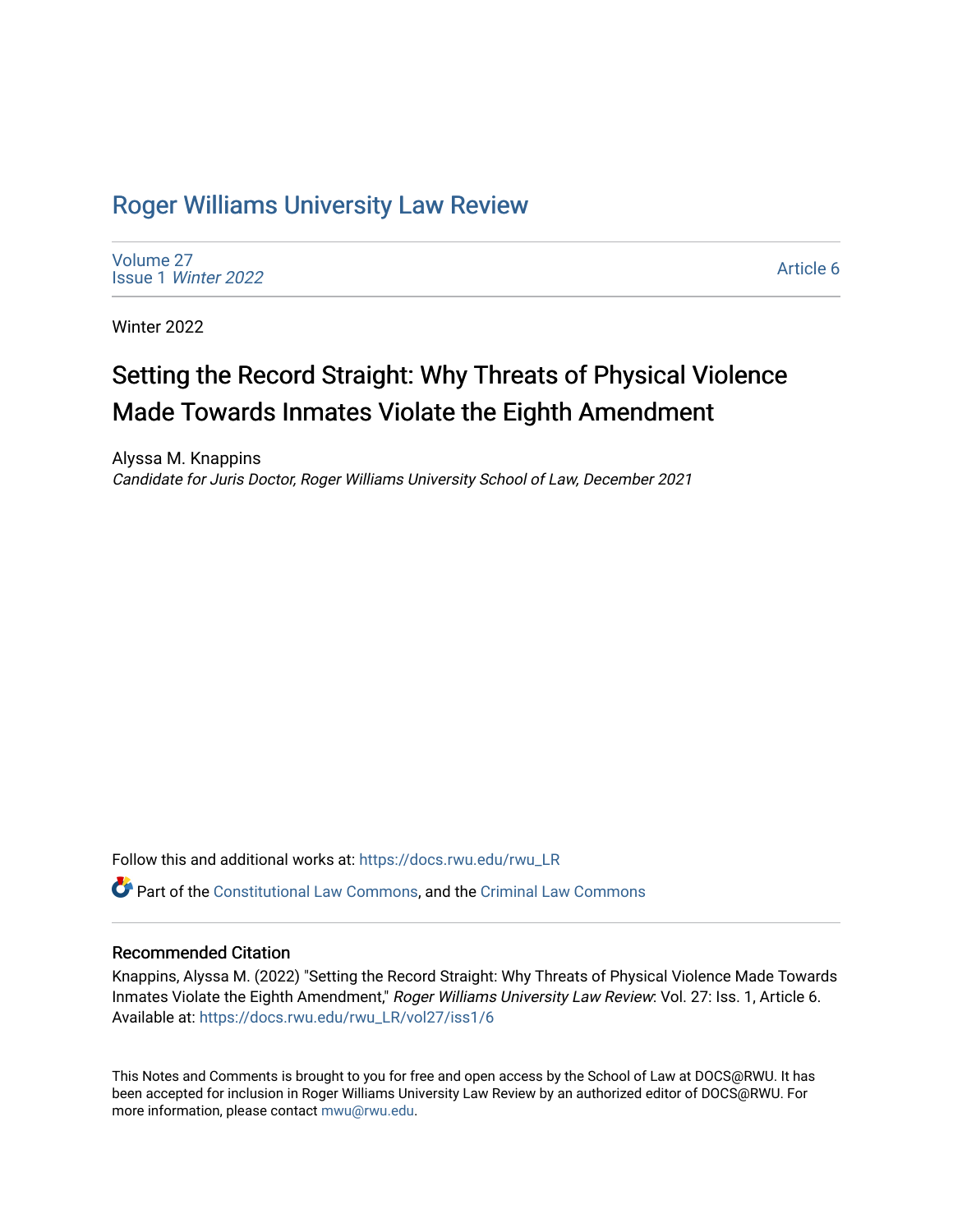## **Setting the Record Straight: Why Threats of Physical Violence Made Towards Inmates Violate the Eighth Amendment**

**Alyssa M. Knappins\***

#### **INTRODUCTION**

Avion Lawson was confined at Martin Correction Institution when he was chased and brutally stabbed by two other inmates with homemade knives.<sup>1</sup> Lawson immediately approached two officers to seek medical attention.2 The officers told Lawson: "You're okay, you're not bleeding enough, they only look like little gashes. Maybe next time you'll think about disrespecting our staff and filing your grievances, then we'll help. Other than that, throw some dirt on it and go to the house."3 The horrific incident occurred just over two weeks after Lawson had twice met with various prison officials for his progress interviews and after the officers threatened Lawson for filing grievances and complaints.<sup>4</sup> For instance, during the second progress interview, one officer told Lawson that he

Candidate for Juris Doctor, Roger Williams University School of Law, December 2021; B.S. Criminal Justice, Bowling Green State University. I would like to thank Professor Emily Sack for her helpful guidance and insight during the writing process. A special thank you to my family, friends, and mentors for your continued encouragement.

<sup>1.</sup> Lawson v. McGee, No. 19-81526-CV-RUIZ, 2020 WL 5822266, at \*2 (S.D. Fla. Aug. 28, 2020).

<sup>2</sup>*. Id.*

<sup>3</sup>*. Id.*

<sup>4</sup>*. Id*.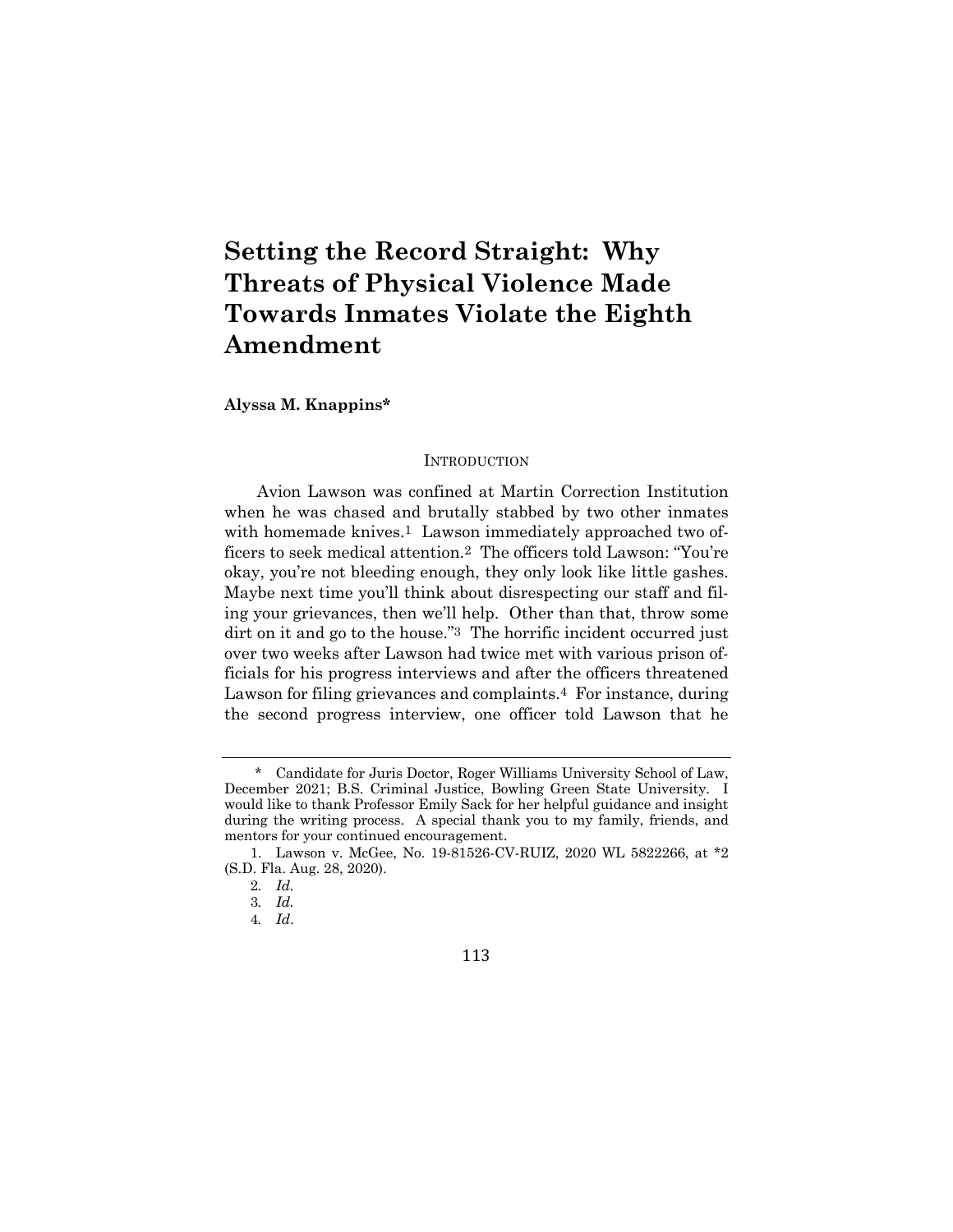would have other inmates "beat and stab him to death."5 These threats put Lawson in a continuous state of fear of the correctional officers and his fellow inmates.6

The threats did not end there.7 Following the tragic incident that left Lawson fearing for his life, threats by officials began to resurface almost immediately.8 Prison officials told Lawson that if he continued to file grievances against the correctional officers, "[it] won't be pretty," which indicated future harm would occur if Lawson failed to adhere to what the officers wanted.9 The ferocious attack on Lawson, and the threats that followed, caused Lawson to suffer from "aching, panic attacks, sleep deprivation, uncontrollable shaking, nightmares, [and] headaches."10

Lawson filed a complaint under 42 U.S.C. § 1983, arguing that the officers' treatment was unconstitutional under the Eighth Amendment.<sup>11</sup> Unfortunately, the Martin Correction Institute is in a jurisdiction that has yet to recognize any verbal threat, regardless of the seriousness of the threat, as an Eighth Amendment violation.12 Like many prisoners who are continuously threatened by correctional officers, Lawson's complaint will likely be dismissed, and he will not have the opportunity to challenge the treatment he faced from the prison officials in court.13

Although the Constitution "does not mandate comfortable prisons,"14 it also does not permit inhumane ones.15 This Comment will discuss a current circuit split on whether verbal threats of physical harm made by prison officials can form a basis for an Eighth Amendment claim. Specifically, this Comment will focus on why some courts believe such threats can rise to the level of a

<sup>5</sup>*. Id.* at \*5.

<sup>6</sup>*. See generally id.* at \*2.

<sup>7</sup>*. See id.*

<sup>8</sup>*. Id.*

<sup>9</sup>*. Id.*

<sup>10</sup>*. Id.* at \*3.

<sup>11</sup>*. Id.* at \*1.

<sup>12</sup>*. See id* at \*1, \*9; *see also* Hernandez v. Fla. Dep't of Corr., 281 F. App'x 862, 866 (11th Cir. 2008) (holding "verbal abuse alone is insufficient to state a constitutional claim").

<sup>13</sup>*. See generally Lawson*, 2020 WL 5822266, at \*13.

<sup>14.</sup> Rhodes v. Chapman, 452 U.S. 337, 349 (1981).

<sup>15</sup>*. See* Helling v. McKinney, 509 U.S. 25, 30 (1993).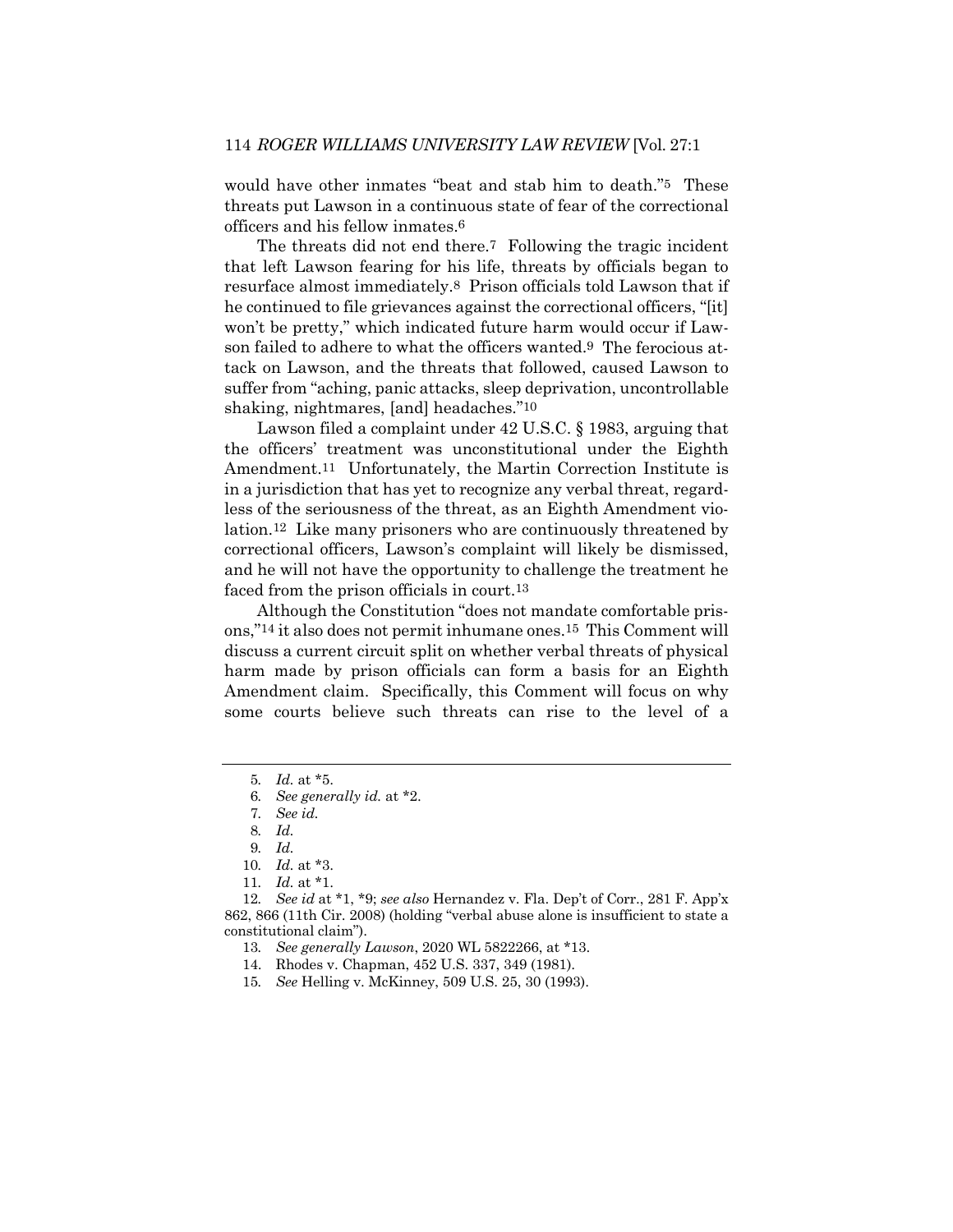constitutional violation while others do not.16 This Comment will argue that prison officials who make threats of physical violence towards prisoners can violate a prisoner's Eighth Amendment rights, because some threats can form the basis of an injury sufficiently serious to constitute cruel and unusual punishment.

To address these Eighth Amendment claims, courts should enact a four-factor analysis for determining whether a threat amounts to a constitutional violation: (1) repetitiveness of the threat; (2) credibility of the threat; (3) subject matter of the threat; and (4) context surrounding the threat. The foregoing factors will help courts determine which threats made by a prison official constitute cruel and unusual punishment and which threats fail to meet the stringent requirements needed to prevail on an Eighth Amendment claim.

Part I of this Comment will paint a general background of the Eighth Amendment in the context of prisoners' rights and will explain how the Supreme Court has recognized and analyzed various Eighth Amendment claims made by prisoners. In Part II, this Comment will examine the current circuit split and explain why some courts believe threats can cause a serious risk to a prisoner, while others believe that no threat—regardless of how serious—can ever rise to a constitutional violation. Part III will argue that the courts that recognize a constitutional violation are correct because prison officials act with the deliberate indifference to a substantial risk of serious harm needed for cruel and unusual punishment when making threats of physical violence. This Part will further analyze the various psychological and physical harms an inmate may experience due to threats of physical violence, such as: emotional distress, gastrointestinal problems, cardiovascular damage, headaches, and chronic pain. Lastly, Part IV will propose a four-factor analysis for courts to adopt to carefully determine which threats meet the

<sup>16.</sup> In addition to the Eighth and D.C. Circuits, the Fourth Circuit has recognized that verbal threats of physical violence may rise to an Eighth Amendment violation. *See, e.g.*, Hudspeth v. Figgins, 584 F.2d 1345, 1348 (4th Cir. 1978) ("A threat of physical harm to a prisoner if he persists in his pursuit of judicial relief is as impermissible as a more direct means of restricting the right of access to the courts."). Alternatively, some circuits, such as the Fifth Circuit, join the Ninth and Eleventh Circuits by finding "mere words" or "idle threats" will never rise to a Constitutional violation. *See, e.g.*, Lamar v. Steele, 693 F.2d 559 (5th Cir. 1982).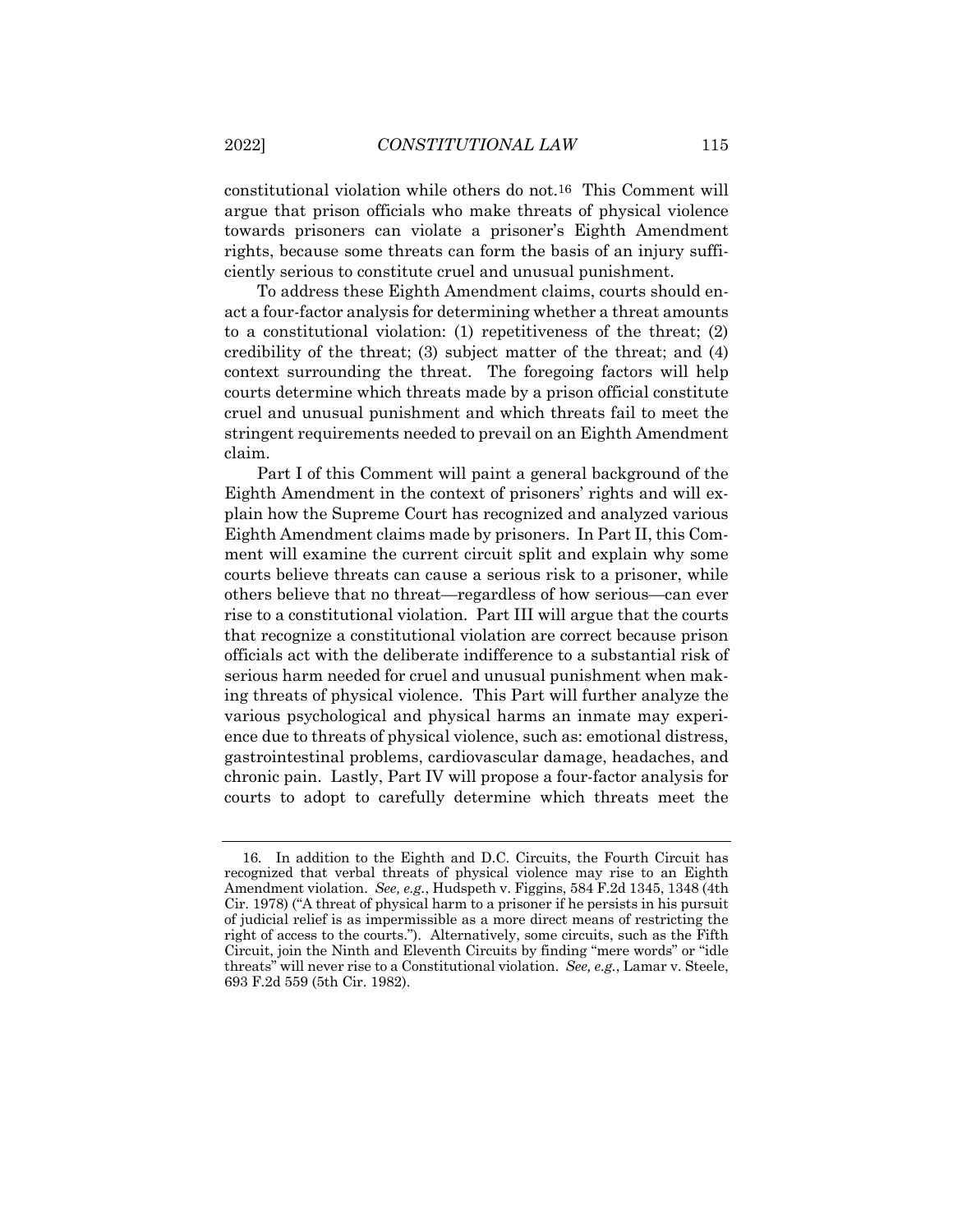threshold for a constitutional violation. This Comment will conclude that it is critical for the Supreme Court to find that threats of physical violence are Eighth Amendment violations, because doing so would not only permit inmates to bring suits challenging mistreatment but will also create clearly established law to prevent qualified immunity from barring recovery.

#### I. BACKGROUND OF THE EIGHTH AMENDMENT AS APPLIED TO PRISONER CLAIMS

The Eighth Amendment of the United States Constitution prohibits, in relevant part, "cruel and unusual punishments."17 Courts are aware that "[r]outine discomfort is a part of the penalty that criminal offenders must pay, so only extreme conditions that deprive inmates of a 'civilized measure of life's necessitates' violate the Eighth Amendment."18 Claims of cruel and unusual punishment generally relate either to excessive force or conditions of confinement.19 Courts have unanimously considered the issue of threats as implicating conditions of confinement rather than excessive force.20 Therefore, this Comment will likewise adopt that approach and employ its analytical framework.

In the twentieth century, the Supreme Court decided three cases regarding prison conditions that developed the current

<sup>17.</sup> U.S. CONST. amend. VIII.

<sup>18.</sup> Hudson v. McMillian, 503 U.S. 1, 9 (1992).

<sup>19</sup>*. See generally* Irving v. Dormire, 519 F.3d 441, 446 (8th Cir. 1992); *see also Hudson,* 503 U.S. at 9. (citing Whitley v. Albers, 457 U.S. 320, 327 (1986). In *Hudson*, a prisoner alleged his Eighth Amendment rights were violated after he received a physical beating from a state correctional officer. *Hudson*, 503 U.S. at 4. Hudson suffered minor bruises, facial swelling, loosened teeth, and a cracked dental plate. *Id.* The Court held that use of excessive physical force against a prisoner may constitute cruel and unusual punishment even though the inmate does not suffer serious injury. *See id.* at 9. Excessive force claims require a showing of "unnecessary and wanton infliction of pain." *Id.* at 5 (quoting *Whitley*. 457 U.S. at 319). Courts recognize that force is sometimes required in prison, so prison officials will only be liable if they are unjustified in using force or they are using it maliciously and sadistically. *Id.* at 12 (Stevens, J., concurring (citing *Whitley*, 457 U.S. at 320–21)). In other words, prison officials must be justified to use the force and cannot use "force greater than de minimis, or any use of force that is 'repugnant to the conscience of mankind.'" *Id.* at 9–10 (quoting *Whitley*, 457 U.S. at 327).

<sup>20</sup>*. See id.* at 1; *see also Irving*, 519 F.3d 441.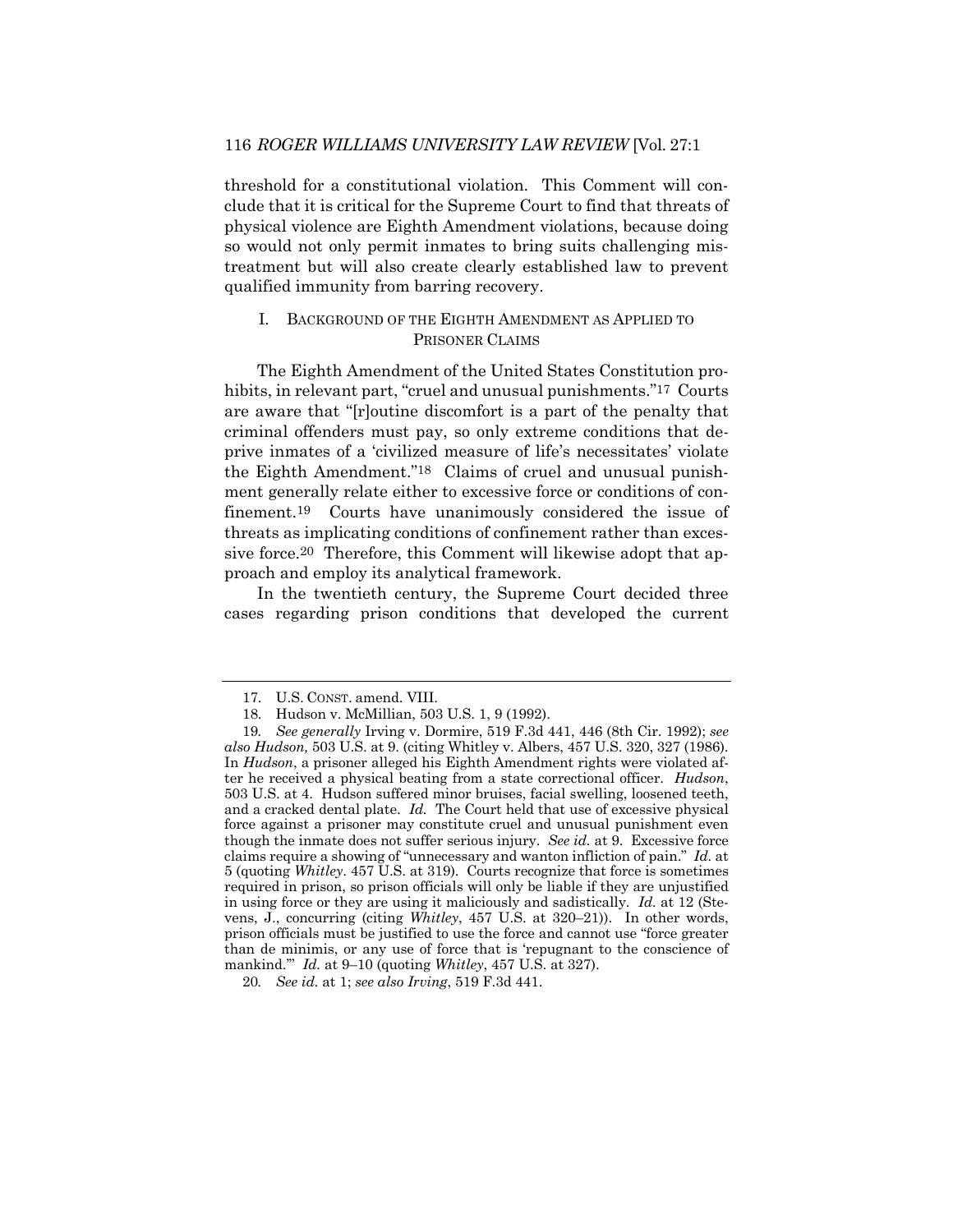standard necessary to prevail on an Eighth Amendment claim.21 Starting with *Wilson v. Seiter* in 1991, the Supreme Court held that, in order to prevail on an Eighth Amendment claim, a prisoner must prove that a prison official acted with both a subjective and objective element of culpability.22 The Court held that an inmate is required to show that a prison official acted with "deliberate indifference" in order to meet the subjective element of an Eighth Amendment claim.23

In *Helling v. McKinney*, the Supreme Court recognized that a plaintiff need not have a current injury, and just a showing of a potential future injury may be deemed sufficiently substantial to satisfy the objective element.24 Objectively speaking, an inmate must demonstrate the deprivation of rights was or will be a "sufficiently serious" injury to a reasonable person.25 So long as the plaintiff can demonstrate that an injury was or will be sufficiently substantial to a reasonable person, the plaintiff will satisfy the objective element.26

Lastly, in *Farmer v. Brennan* in 1994, the Supreme Court held that a prison official is not liable "unless the official knows of and disregards an excessive risk to inmate health or safety."27 *Farmer* officially set out the deliberate indifference standard used today which requires a showing that the defendant was aware of a

<sup>21</sup>*. See generally* Wilson v. Seiter, 501 U.S. 294 (1991); Helling v. McKinney, 509 U.S. 25 (1993); Farmer v. Brennan, 511 U.S. 825 (1994).

<sup>22</sup>*. Wilson*, 501 U.S. at 298.

<sup>23</sup>*. Id.* at 303. Justice Powell concluded: "Whether one characterizes the treatment received by [the prisoner] as inhuman conditions of confinement, failure to attend to his medical needs, or a combination of both, it is appropriate to apply the 'deliberate indifference' standard articulated in *Estelle*." *Id.*

<sup>24</sup>*. See Helling*, 509 U.S. at 35. In *Helling*, the inmate sued prison officials alleging that his exposure to environmental tobacco smoke posted an unreasonable risk to his heath which arose to the level of cruel and unusual punishment. *Id.* at 28. The Court held "[i]t would be odd to deny an injunction to inmates who plainly proved an unsafe, life-threatening condition in their prison on the ground that nothing yet had happened to them." *Id.* at 33.

<sup>25</sup>*. See id.* at 34.

<sup>26</sup>*. See id.*

<sup>27.</sup> Farmer v. Brennan, 511 U.S. 825, 837 (1994); *see also* Brenna Helppie-Schmieder, Note, *Toxic Confinement: Can the Eighth Amendment Protect Prisoners from Human-Made Environmental Health Hazards?* 110 NW. L. REV. 647, 657–58 (2016).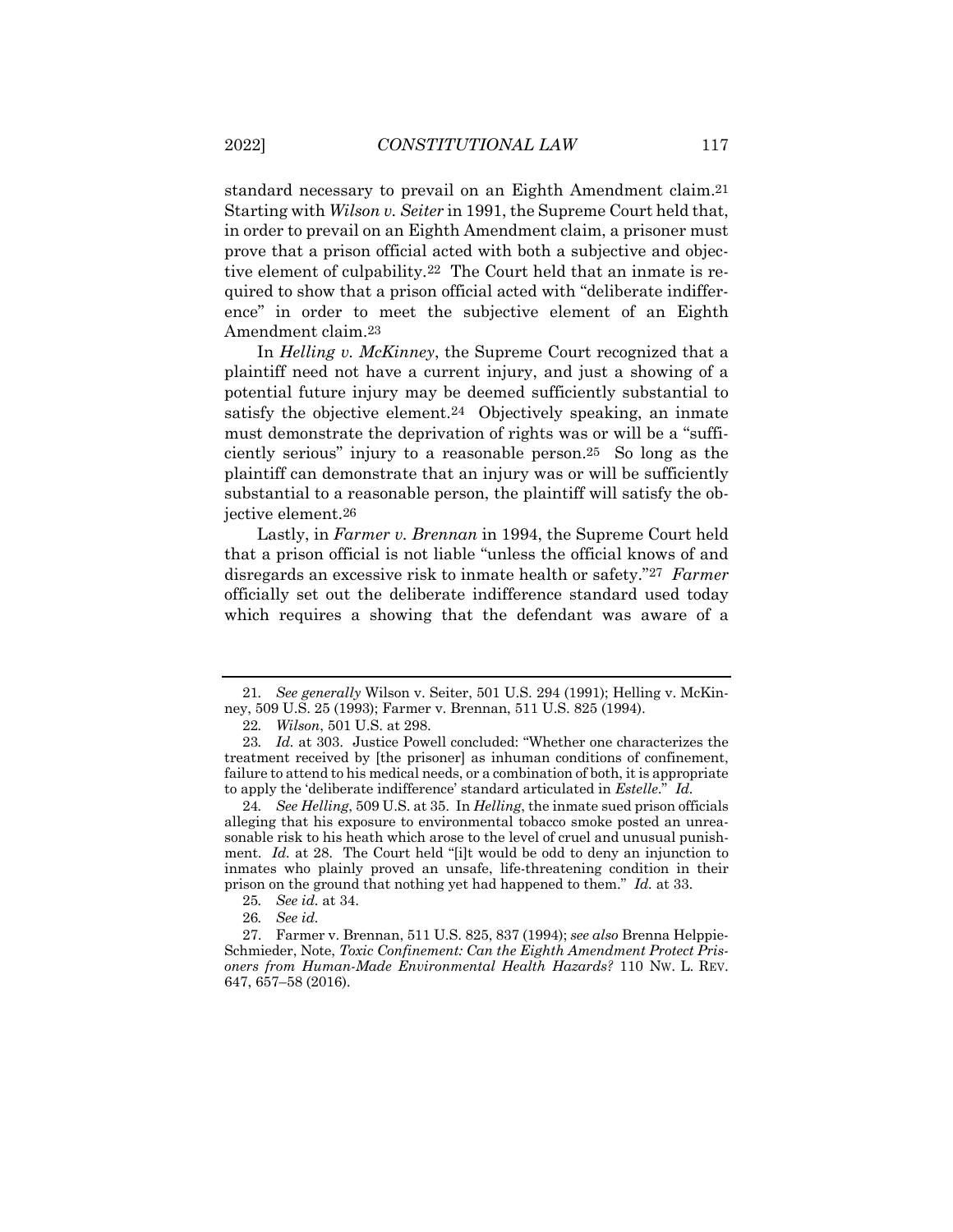substantial risk of a serious harm and that such defendant drew from the inference by acting upon it.28

Although the Supreme Court has not yet ruled on whether threats of physical violence rise to an Eighth Amendment violation, the circuits that have ruled on the issue are split.29 Six have held that verbal threats alone are insufficient to state a claim for cruel and unusual punishment because they believe no threat—regardless how serious—can cause a substantial risk of harm to an inmate which is required to meet the objective element of an Eighth Amendment claim.30 On the other hand, three circuits—the Eighth, Fourth and D.C.—have recognized that some verbal threats can rise to a constitutional violation.31

Courts are divided on the issue, and until the Supreme Court explicitly takes a stance on the issue, prisoners will struggle to overcome qualified immunity and as a result, will face greater obstacles in recovering from their injuries.32 In order for inmates to be able to bring suit, the Supreme Court must first take the issue up and find threats of physical violence may constitute an Eighth Amendment claim.33 Without the Supreme Court ruling in favor of recognizing a constitutional violation, many prisoners in the United

31*. See* Irving v. Dormire, 519 F.3d 441, 448–49; *see also* Chandler v. D.C. Dept. of Corr., 145 F.3d 1355, 1360–61 (D.C. Cir. 1998).

32. Qualified immunity grants government officials performing governmental functions immunity from civil suits. In order to prevent a governmental official from being shielded by qualified immunity, a plaintiff must show the official violated "clearly established statutory or constitutional rights of which a reasonable person would have known." Harlow v. Fitzgerald, 457 U.S. 800, 818 (1982). In this context, a reasonable person in a prison officials' situation may not be aware of a clearly established law prohibiting the use of verbal threats of physical violence because the Supreme Court has yet to take a stance on the issue. *Id.*

33*. See generally id.*

<sup>28</sup>*. See Farmer,* 511 U.S. at 837.

<sup>29.</sup> The First and Tenth Circuit have yet to take a stance on the issue.

<sup>30.</sup> The Second, Third, Fifth, Sixth, Seventh, Ninth, and Eleventh Circuits have all held that mere verbal threats are never enough to constitute an Eighth Amendment violation. *See* Salahuddin v. Harris No. 82 Civ. 8527 1986 WL 9791, at \*2 (S.D.N.Y 1986) (citing Johnson v. Glick, 481 F.2d 1028, 1033 (2nd Cir. 1973)); Maclean v. Secor, 876 F.Supp. 695, 697 (E.D. Pa. 1995); Oltarzewski v. Ruggiero, 830 F.2d 136, 139 (9th Cir. 1987); Evans v Wilson, 12 F.3d 1100 (7th Cir. 1993); Morgan v. Stansberry, 2019 No.:1:18-CV-256 2019 WL 6742915, at \*9 (E.D. Tenn. 2019) (citing Ivey v. Wilson, 832 F.2d 950 (6th Cir. 1987)); Bender v. Brumley, 1 F.3d 271, 274 n. 4 (5th Cir. 1993).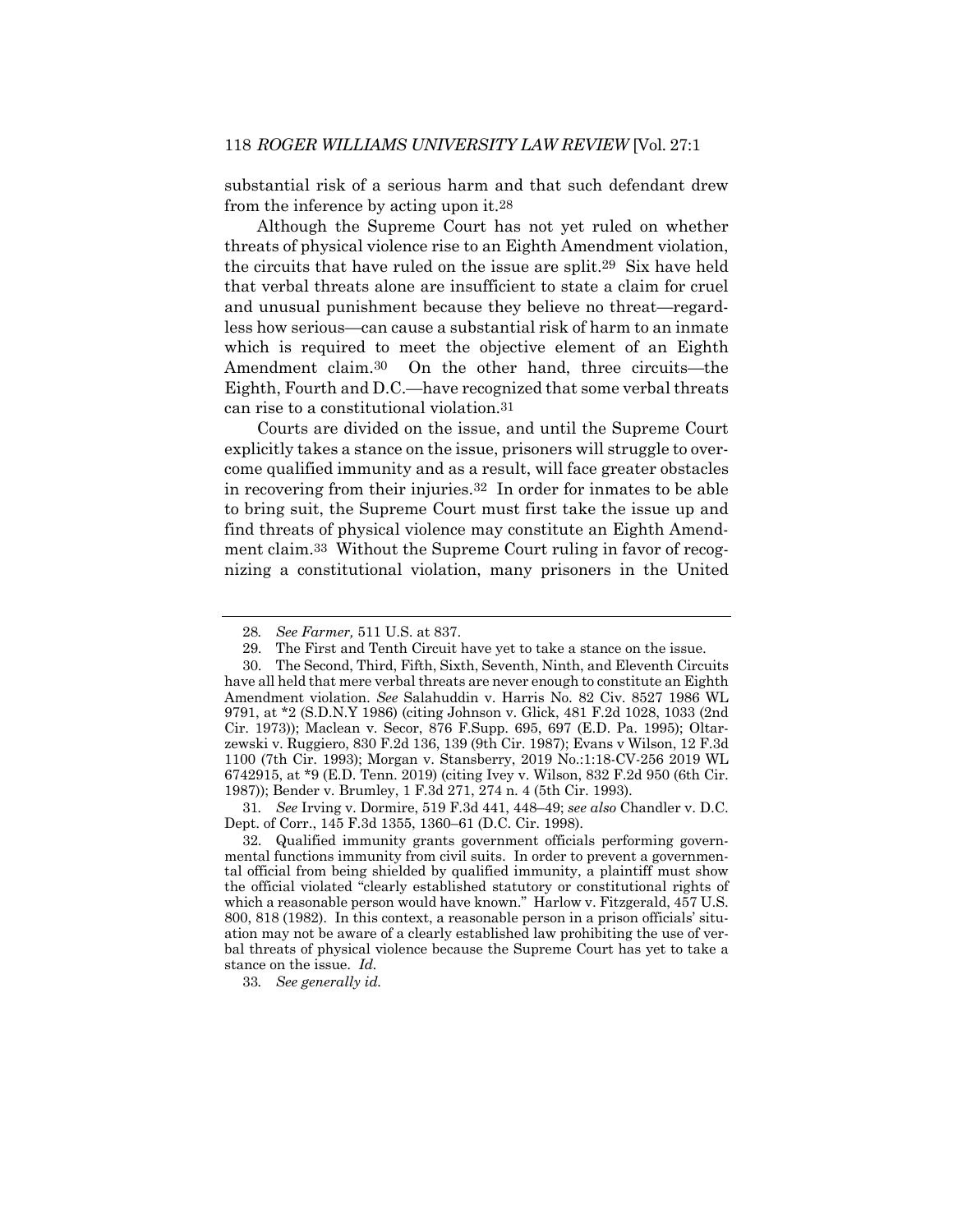States will be barred from recovery.34 Moreover, until the Supreme Court holds the threat of physical violence is a constitutional violation, prisoners will face greater obstacles in recovering from their injuries because the lack of clearly established law will permit officers to claim qualified immunity.

#### II. THE CURRENT CIRCUIT SPLIT

#### A. *Circuits That Have Recognized Threats of Physical Harm as Eighth Amendment Violations*

There are currently three circuits that have recognized constitutional violations regarding the use of threats of physical violence.35 First, the Eighth Circuit recognizes that some threats of physical harm made by prison officials can form the basis of an Eighth Amendment violation.36 In *Irving v. Dormire*, the defendant prison officials offered other inmates cigarettes and fifty dollars to assault Irving over a period of several months.37 In addition, the prison officials directly threatened to kill Irving or "have him killed," telling Irving they would "get him sooner or later," and that they wanted him dead.38 In this case, the defendants relied on a prior Eighth Circuit case, *Hopson v. Fredrickson*, arguing that verbal threats are insufficient to violate the Constitution.39 The prison

38*. Id.* at 445. Irving alleged various instances or threats made by prison officials. For example, the officer's alleged conduct in threatening Irving with a can of pepper spray failed to rise to the level of being objectively credible*. Id.* at 444.

39*. Id.* at 448. In *Hopson*, the Eighth Circuit found no Constitutional violation when prison offices seated in the front seat threatened to knock out the prisoner in the back seat if he did not start talking. *Id.* (citing Hopson v. Fredrickson, 961 F.2d 1374, 1378 (8th Cir. 1992)). The Court explained "[t]he officers did not threaten Hopson's life, nor did they raise any fist or weapon to Hopson or otherwise take any action to make the threat seem credible." *Id.* at 449 (quoting *Hopson*, 961 F.2d at 1378–79).

<sup>34</sup>*. Id*.

<sup>35</sup>*. Id.*

<sup>36</sup>*. Irving*, 519 F.3d at 449.

<sup>37</sup>*. Id.* at 445. The prison officials also opened Irving's cell door allowing other inmates to attack Irving. *Id.* The attack resulted in an injured jaw and nose causing breathing problems for nearly two months after. *Id.* The Court held that "Hyer and Neff not only failed to take reasonable measures to guarantee Irving's safety as required by the Eighth Amendment, but they also intentionally brought danger to him." *Id.* at 447 (citation omitted).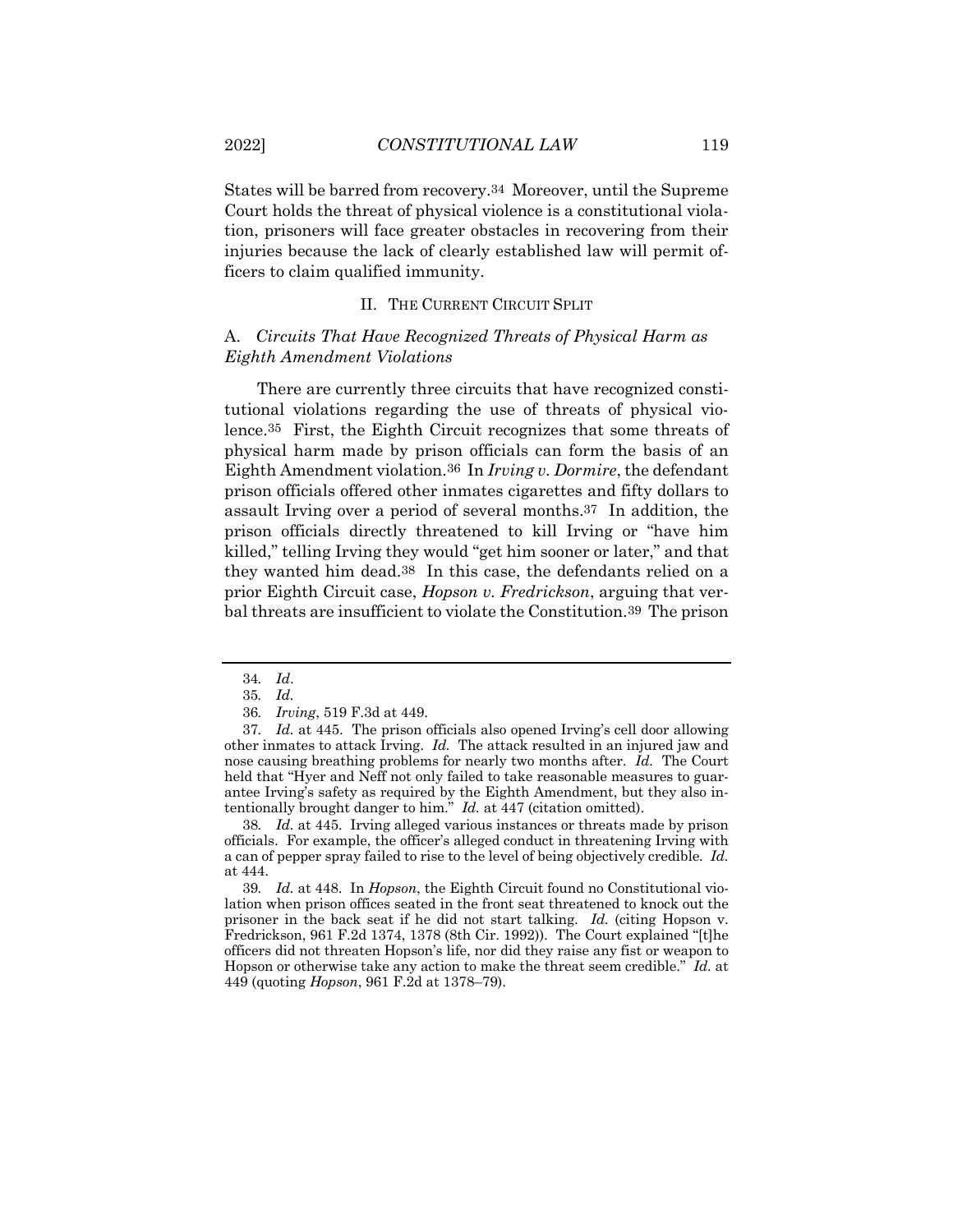officials failed to recognize that the Eighth Circuit has made an exception to this general rule when a state official has acted in a "brutal and wanton act of cruelty" even without any physical harm done.40

The Court explained that Irving's allegations clearly satisfied the subjective element because "no legitimate penological purpose could have been served by defendants' conduct, and their actions toward Irving demonstrated a state of mind that was not merely deliberately indifferent, but also sadistic and malicious."41 The Court focused on the fact that the threats here were ongoing in nature and were coupled with affirmative attempts to follow through with the alleged threats.<sup>42</sup> The number of threats made "stronger" confirmations of the threats' credibility."43 Irving was left confined in prison with a constant fear of violence and a risk of serious harm to his future health.44 Thus, the actions made by the prison officials were sufficiently serious to implicate the Eighth Amendment given their ongoing nature and the concrete affirmative efforts to persuade other inmates to assault Irving.45

In addition, the Fourth Circuit has joined the Eighth Circuit in recognizing that a verbal threat may be sufficient for an Eighth Amendment violation.46 In *Hudspeth v. Figgins*, prison officials threatened an inmate, Hudspeth, by telling him that "they [would] pay five thousand dollars to an officer to shoot [him] and make it

<sup>40</sup>*. Id.* at 448 (citing Hopson, 861 F.2d 1378). In *Burton v. Livingston*, a prison official pointed a gun at the prisoner's head and told him to run as an excuse to shoot Burton. *Id.* (citing Burton v. Livingston, 791 F.2d 97, 99 (8th Cir. 1986)). The *Hopson* Court recognized this as an Eighth Amendment violation noting that "a prisoner retains at least the right to be free from the terror of instant and unexpected death at the whim of his . . . custodians." *Id.* (quoting *Burton*, 791 F.2d at 100).

<sup>41</sup>*. Id.* at 446. Moreover, the defendants here had previously made three unsuccessful offers of payments to have other inmates assault Irving, armed an inmate to assault Irving, and even labeled Irving a "snitch" to encourage others to assault him. *Id.* at 449.

<sup>42</sup>*. Id.*

<sup>43</sup>*. Id.*

<sup>44</sup>*. Id.* at 449–50.

<sup>45</sup>*. Id.*

<sup>46</sup>*. See, e.g.,* Hudspeth v. Figgins, 584 F.2d 1345, 1348 (4th Cir.1978) (holding that "[a] threat of physical harm to a prisoner if he persists in his pursuit of judicial relief is as impermissible as a more direct means of restricting the right of access to the courts.").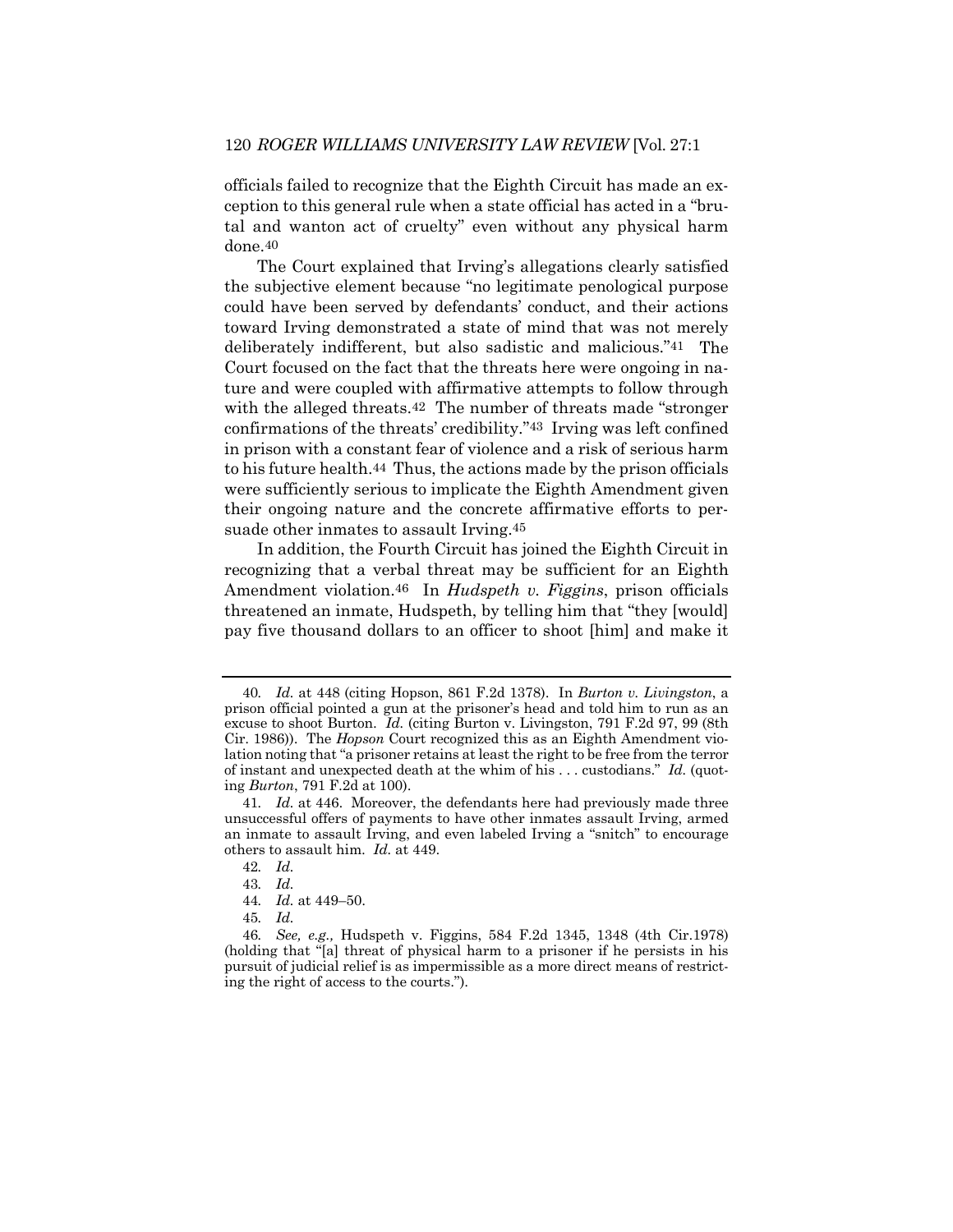look like an accident."47 When Hudspeth sought legal recourse, the officials retaliated by moving him to a different work assignment, which subjected him to greater risk of physical harm due to his hearing impairment.<sup>48</sup> The Court noted that, insofar as Hudspeth was indeed fearful for his life, the officials' threat implicated the Eighth Amendment.49

Lastly, in addition to the Eighth and Fourth Circuit, the D.C. Circuit has held that even a single threat of physical harm, if sufficiently serious, can be enough to give rise to an Eighth Amendment violation.50 In *Chandler v. D.C. Department of Corrections*, the Court held that an allegation of a single death threat made by a guard to an inmate without any further physical harm, can rise to an Eighth Amendment violation.51 The inmate, Chandler, alleged that the prison official "made a threat against [his] life."52 The complaint alleged that the prison official's threat had caused Chandler "psychological damage," which led to nightmares accompanied by waking up in a "frantic sweat."53

The Court in *Chandler* looked to *Hudson v. McMillian* and noted that "verbal threats, without more, may be sufficient to state a cause of action under the Eighth Amendment."54 In *Hudson*, Justice Blackmun observed:

It is not hard to imagine inflictions of psychological harm without corresponding physical harm—that might prove to be cruel and unusual punishment . . . [T]he Eighth Amendment prohibits the unnecessary and wanton infliction of "pain," rather than "injury." . . . "Pain" in its ordinary meaning surely includes a notion of psychological harm.55

54*. Id.* at 1360.

55*. Id.* (citing Hudson v. McMillian, 503 U.S. 1, 16 (1992) (Blackmun, J., concurring)).

<sup>47</sup>*. Id.* at 1347.

<sup>48</sup>*. See id.*

<sup>49</sup>*. Id.* at 1348.

<sup>50</sup>*. See* Chandler v. D.C. Dept. of Corr., 145 F.3d 1355, 1361 (D.C. Cir. 1998).

<sup>51</sup>*. Id.*

<sup>52</sup>*. Id.* at 1359.

<sup>53</sup>*. Id.*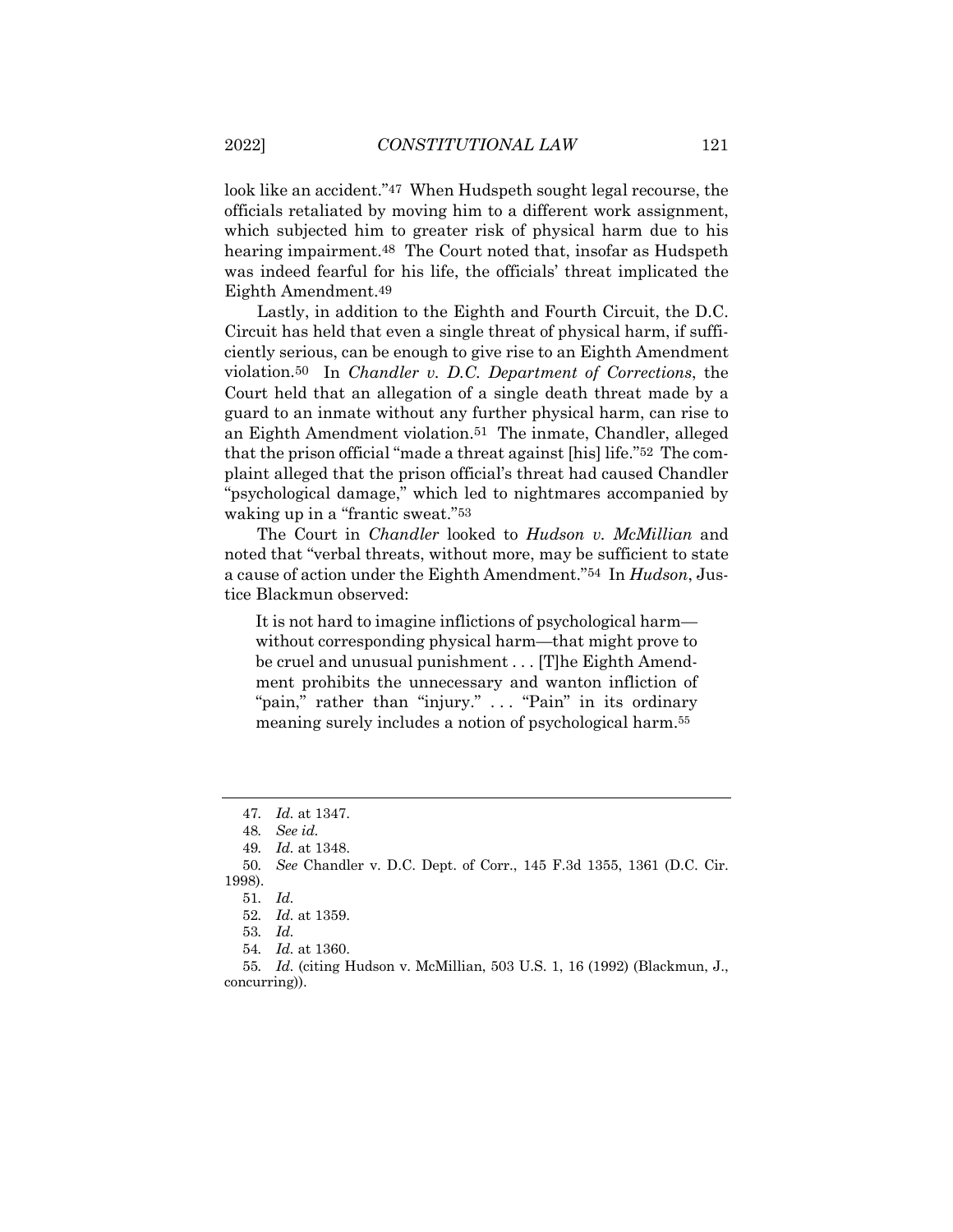#### 122 *ROGER WILLIAMS UNIVERSITY LAW REVIEW* [Vol. 27:1

In *Chandler*, the prison official's threats led Chandler to believe his life was at risk because the prison official had the capability of carrying out the threat.56 Thus, the D.C. Circuit recognized that a verbal threat "accompanied by conduct supporting the credibility of the threat" could also rise to the level of an Eighth Amendment violation.57

#### B. *Circuits That Have Failed to Recognize Threats of Physical Harm as Eighth Amendment Violations*

On the other hand, the Ninth Circuit has held that no threat rises to an Eighth Amendment violation. For example, in *Gaut v. Sunn*, a prisoner alleged that prison guards denied him access to medical care, severely beat him, and threatened to physically harm him if he sought legal redress for the beating.58 The Court held the beatings constituted a § 1983 claim, but the threat did not, and concluded that "we find no case that squarely holds a threat to do an act prohibited by the Constitution is equivalent to doing the act itself."59 Thus, the Ninth Circuit held that verbal threats alone can never rise to an Eighth Amendment violation.60

Further, in *Ferguson v. Pagati*, a district court within the Ninth Circuit found that a correctional officer's threat to have an inmate physically harmed failed to rise to the level of a viable Eighth Amendment violation.61 The inmate alleged that the correctional officer verbally threatened him with physical violence while he was seeking medical care.62 After receiving medical care due to "severe chest pains and congestive heart failure," the defendant "began to shout threats of physical violence and threats to physically harm [the inmate]."63 The prisoner contended that the threat

59*. Id.*

<sup>56</sup>*. Id.* at 1361.

<sup>57</sup>*. Id.*

<sup>58.</sup> Gaut v. Sunn, 810 F.2d 923, 924–25 (9th Cir. 1987). The Court looked to Hawaiian state law in guiding their holding. The Court explained that under Hawaiian law, mere threats may not state a cause of action of an Eighth Amendment violation. *Id.* at 925.

<sup>60</sup>*. See* Furguson v. Pagati, No. CV 12-00653, 2013 WL 3989426, at \*4 (C.D. Cal. Aug. 1, 2013). *See generally Gaut*, 810 F.2d. 923.

<sup>61</sup>*. Ferguson*, 2013 WL 3989426 at \*2.

<sup>62</sup>*. Id.*

<sup>63</sup>*. Id.* at \*4.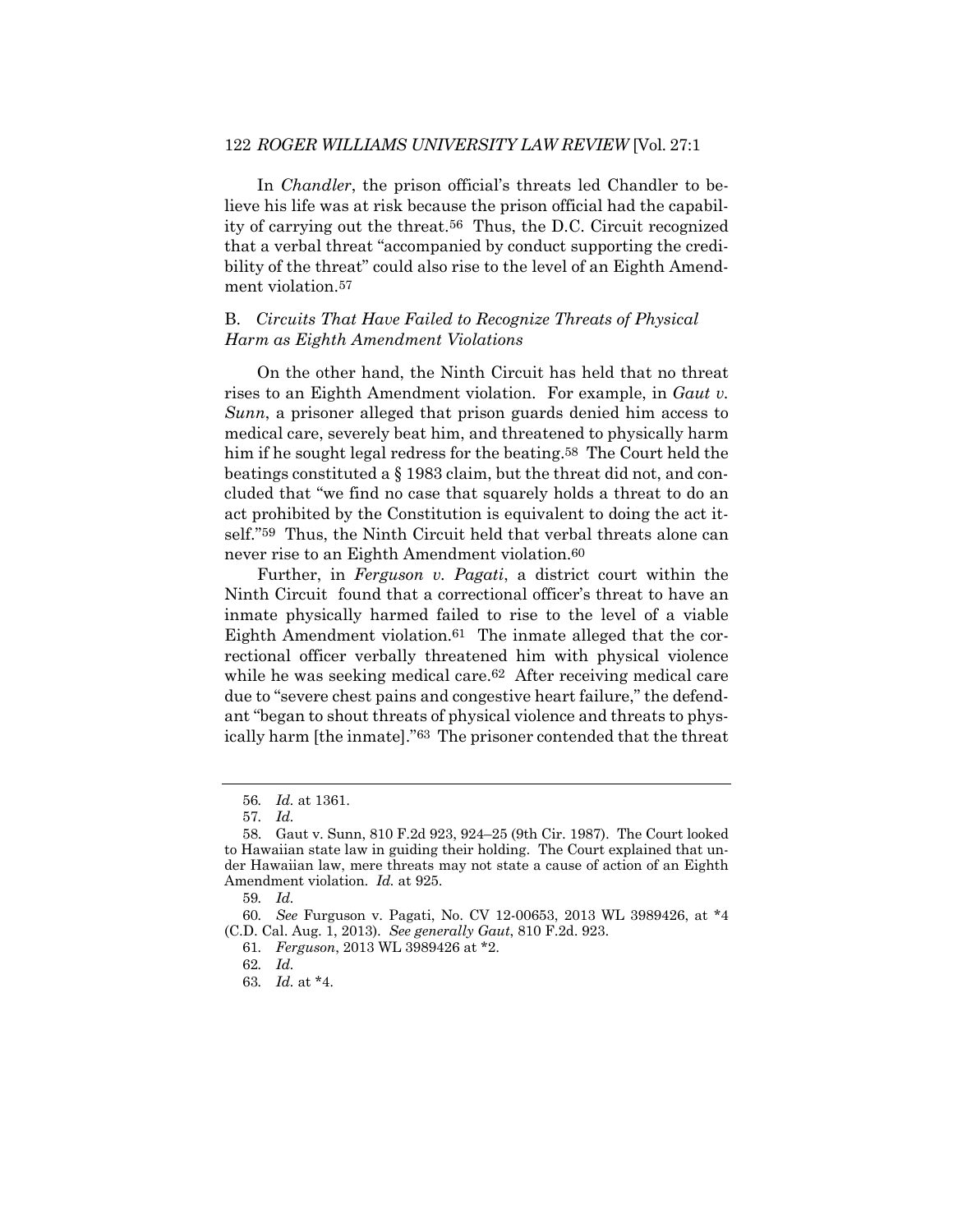caused him "severe emotional distress and aggravt[ed] his vulnerable medical condition."64 The Court reasoned that the prisoner did not establish an Eighth Amendment violation because he only alleged a single verbal threat with no indications that the threat would be acted upon by the prison officials.<sup>65</sup> Moreover, the court noted that nowhere in the complaint did the prisoner allege that the threats made were unusually harsh for a prison setting.66 The court further reasoned that "it trivialized the [E]ighth [A]mendment to believe a threat constitutes a constitutional wrong."67

Like the Ninth Circuit, the Eleventh Circuit has also found that threats alone are insufficient to state a constitutional claim.68 In *Hernandez v. Florida Department of Corrections*, the inmate, Hernandez, alleged that correctional officers verbally threatened him with physical violence.<sup>69</sup> The court held that Hernandez's allegations of threats made by prison officials failed to state a claim because the prison officials never actually carried out those threats.70 Therefore, the Eleventh Circuit affirmed the lower court's dismissal of the claim reasoning that because the prison officials never acted upon the threats, no harm had been done.71

Lastly, in a district court case within the Eleventh Circuit, *Majors v. Clemmons*, a prisoner brought suit against the warden of Santa Rosa Correctional Institution, alleging a violation of his Eighth Amendment rights, the prisoner purportedly received homophobic threats of physical violence from other prisoners and prison

68*. See* Hernandez v. Fla. Dep't. of Corr., 281 F. App'x 862, 866 (11th Cir. 2008); *see also* Edwards v. Gilbert, 867 F.2d 1271, 1273–74 n.1 (11th Cir. 1989).

69*. Hernandez*, 281 F. App'x at 866.

70*. Id*. (citing *Edwards*, 867 F.2d at 1274 n.1 (rejecting a claim that prison officials "violated their duty of protection or deprived the petitioner of his constitutional rights" based on threats from adult inmates, even if the threats were distressing)).

71*. Id.*

<sup>64</sup>*. Id.* at \*2.

<sup>65</sup>*. Id.* at \*5.

<sup>66</sup>*. Id*.

<sup>67</sup>*. Id.* at \*4 (citing Gaut v. Sunn, 810 F.2d 923, 925 (9th Cir. 1987) (finding a prisoner's claim against prison officials who threatened physical violence not a sufficient deprivation warranting protection by the Eighth Amendment); *see also* Corales v. Bennett, 567 F.3d 554, 564–65 (9th Cir. 2009) (upholding Gaut's holding that threats cannot demonstrate constitutional deprivation).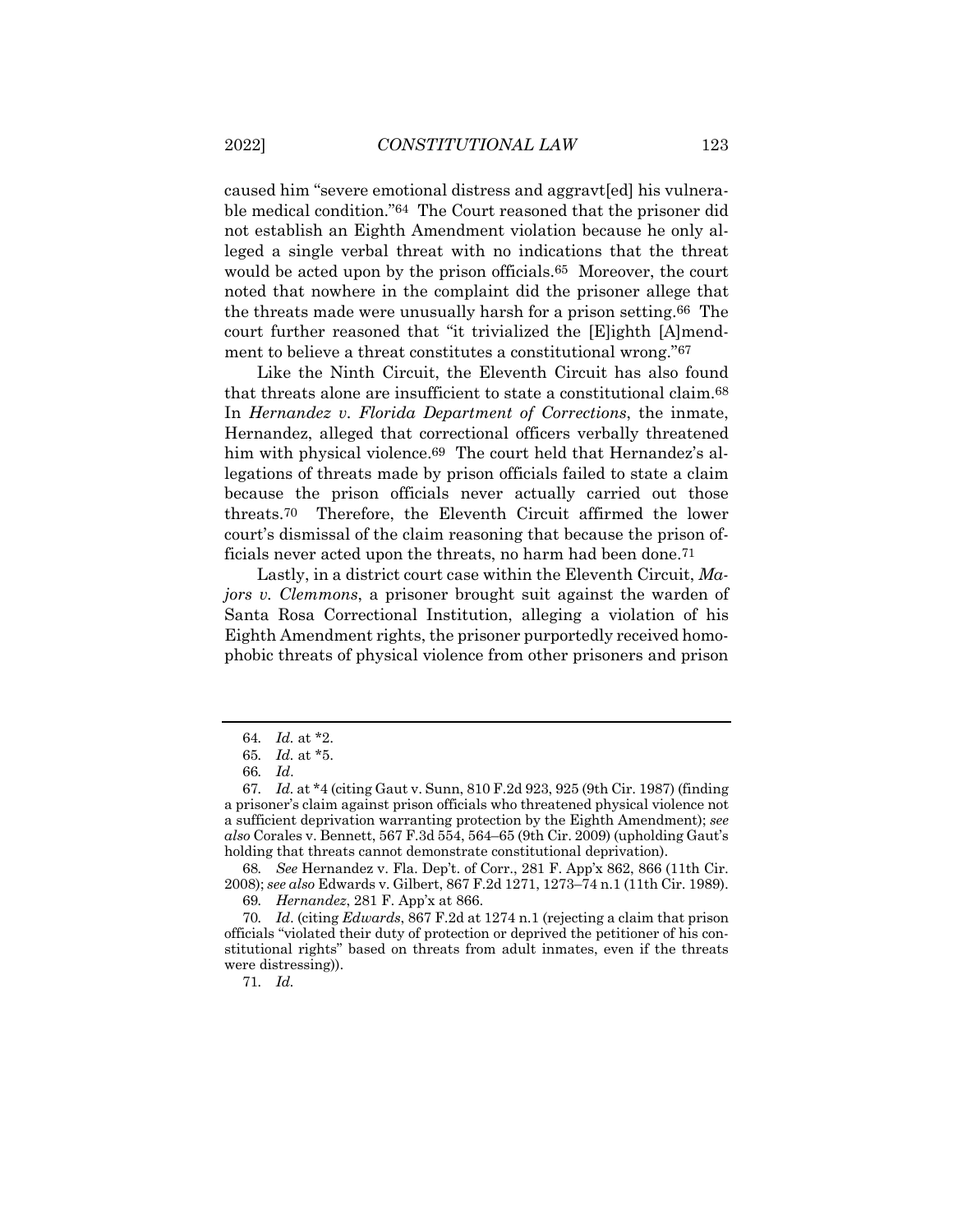officials.72 The court held that claims of threats of physical violence made by prison officials were insufficient because "derogatory, demeaning, profane, threatening, or abusive comments made by an officer to an inmate, no matter how repugnant or unprofessional, do not rise to the level of a constitutional violation," and that threats alone do not cause actual, recognizable harm.73 Thus, the Eleventh Circuit has consistently held that a threat alone—without physical harm—does not provide a basis for a cognizable Eighth Amendment claim.

In contrast to the Ninth and Eleventh Circuits, this Comment argues that verbal threats of physical harm can result in a substantial risk of not only physical harm, but psychological harm as well. Courts should recognize verbal threats of physical harm to help prevent a substantial risk of serious harm from being disregarded.

## III. A VERBAL THREAT OF PHYSICAL HARM CAN RISE TO AN EIGHTH AMENDMENT VIOLATION

## A. *Threats From Prison Officials May Create a Substantial Risk of Harm*

A prison official acts with deliberate indifference when he knows that his action will create a *substantial risk of serious harm* and he disregards that risk.74 Not only can threats lead to physical harm, but such threats can also lead to psychological harm.75 There is no dispute that being incarcerated does not take away an inmate's physical and psychological needs and protections.76

<sup>72.</sup> Majors v. Clemmons, No. 3:19-cv-05051, 2020 WL 5775817, at \*1 (N.D. Fla. Aug. 20, 2020). Although the defendant failed to address the threats he made against the plaintiff in the motion to dismiss, the court granted the defendant's motion to dismiss for failure to state a claim. The court noted that even if the plaintiff tried to bring suit for the prison officials' threats again, that claim would again be dismissed. *Id.* at \*5.

<sup>73</sup>*. Id.*

<sup>74.</sup> Calderon-Ortiz v. Laboy-Alvarado, 300 F.3d 60, 64 (1st. Cir. 2002) (citing Farmer v. Brennan, 511 U.S.825, 835–40 (1994)).

<sup>75.</sup> Jens Modvig, *Violence, Sexual Abuse and Torture in Prisons*, *in* PRISONS AND HEALTH, WORLD HEALTH ORG. 19, 19 (Stefan Enggist, Lars Møller, Gauden Galea & Caroline Udesen eds., 2014).

<sup>76</sup>*. See id.*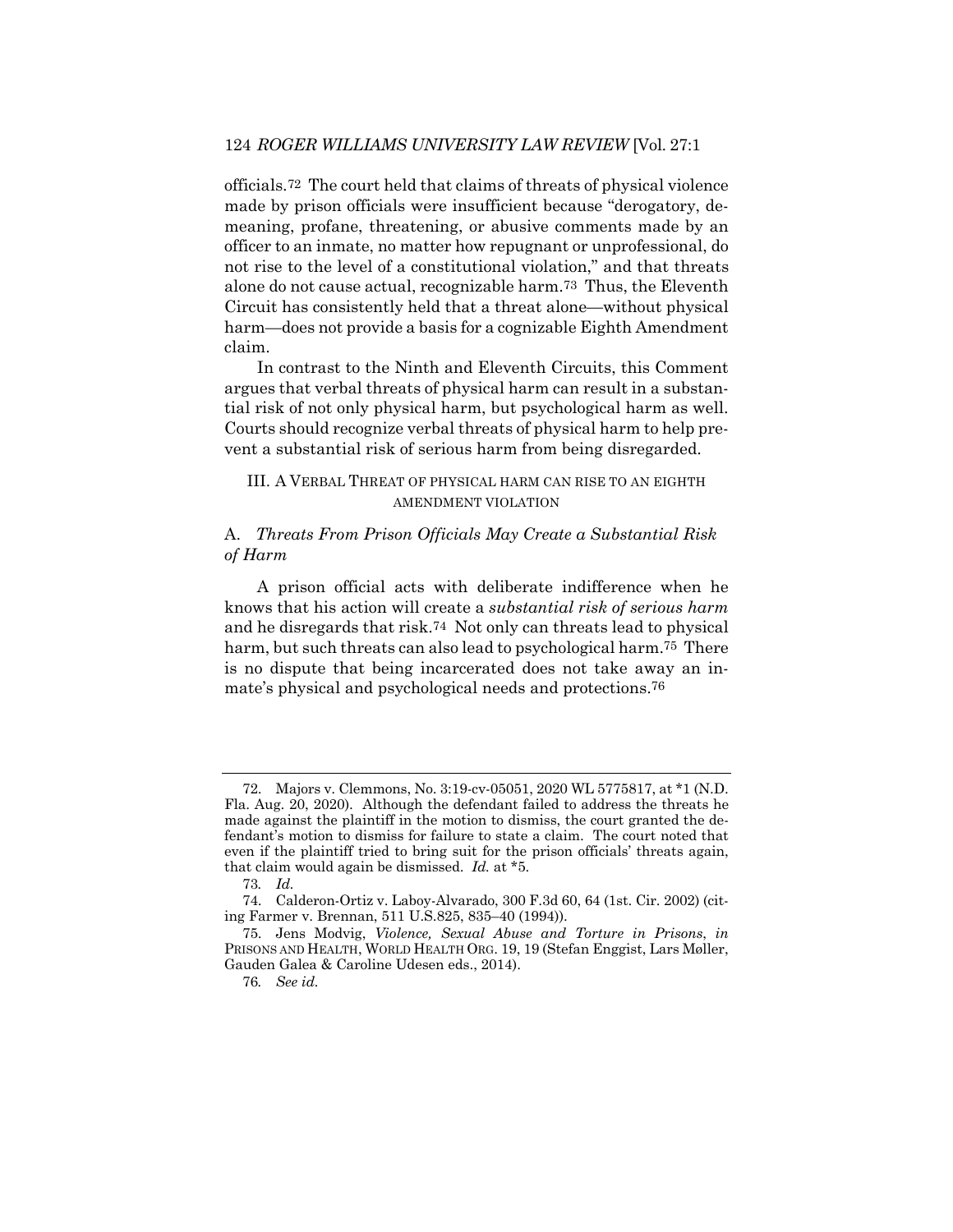## *1. Physical Injury*

The use of verbal threats of physical harm can lead an inmate to experience a variety of physical injuries. The anticipation of physical harm in the face of a threat can trigger physical reactions.77 For example, when an individual is faced with fear, one may experience an increased heartrate.78 An individual may also face chronic pain.79 Chronic pain can be defined as "prolonged physical pain that lasts for longer than the natural healing process should allow."80 The use of verbal threats of physical violence may lead to an inmate experiencing trauma derived from living in a constant fear of the prison official carrying out the threats of physical violence.

Furthermore, emotional distress can cause irritable bowel syndrome, headaches, cardiovascular damage, gastrointestinal problems, accelerated ageing and can even lead to premature death.81 When an individual experiences a traumatic event, "the nervous system goes into survival mode and sometimes has difficultly reverting back to its normal, relaxed mode again."82 When an inmate is threatened with his life, there is no doubt that this could constitute a traumatic event. When stuck in survival mode, "stress hormones such as cortisone, are constantly released."83 This can lead to an increase of blood pressure and blood sugar.84 Many inmates

<sup>77.</sup> John D. Bessler, *Taking Psychological Torture Seriously: The Torturous Nature of Credible Death Threats and the Collateral Consequences for Capital Punishment*, 11 Nᴇ. L. Rᴇᴠ. 1, 87 n.371 (2019).

<sup>78</sup>*. Id.*

<sup>79.</sup> Susanne Babbel, *The Connections Between Emotional Stress, Trauma and Physical Pain*, PSYCHOLOGY TODAY, (Apr. 8, 2010), https://www.psychologytoday.com/us/blog/somatic-psychology/201004/the-connections-betweenemotional-stress-trauma-and-physical-pain [https://perma.cc/8UWW-HKPB].

<sup>80</sup>*. Id.*

<sup>81</sup>*. Id.* Recent studies have found that "the more anxious and stressed people are, the more tense and constricted their muscles are, causing the muscles to become fatigues and inefficient over time." *Id.* While incarcerated and experiencing threats of physical violence, it is not unreasonable for an inmate to develop anxiety and stress. *See also* Louise Delagran, *Impact of Fear and Anxiety*, UNIV. MINN. (Sep. 10, 2021, 1:27 PM), https://www.takingcharge.

csh.umn.edu/impact-fear-and-anxiety [https://perma.cc/AA7S-3QRW].

<sup>82.</sup> Babbel, *supra* note 79.

<sup>83</sup>*. Id*.

<sup>84</sup>*. Id.*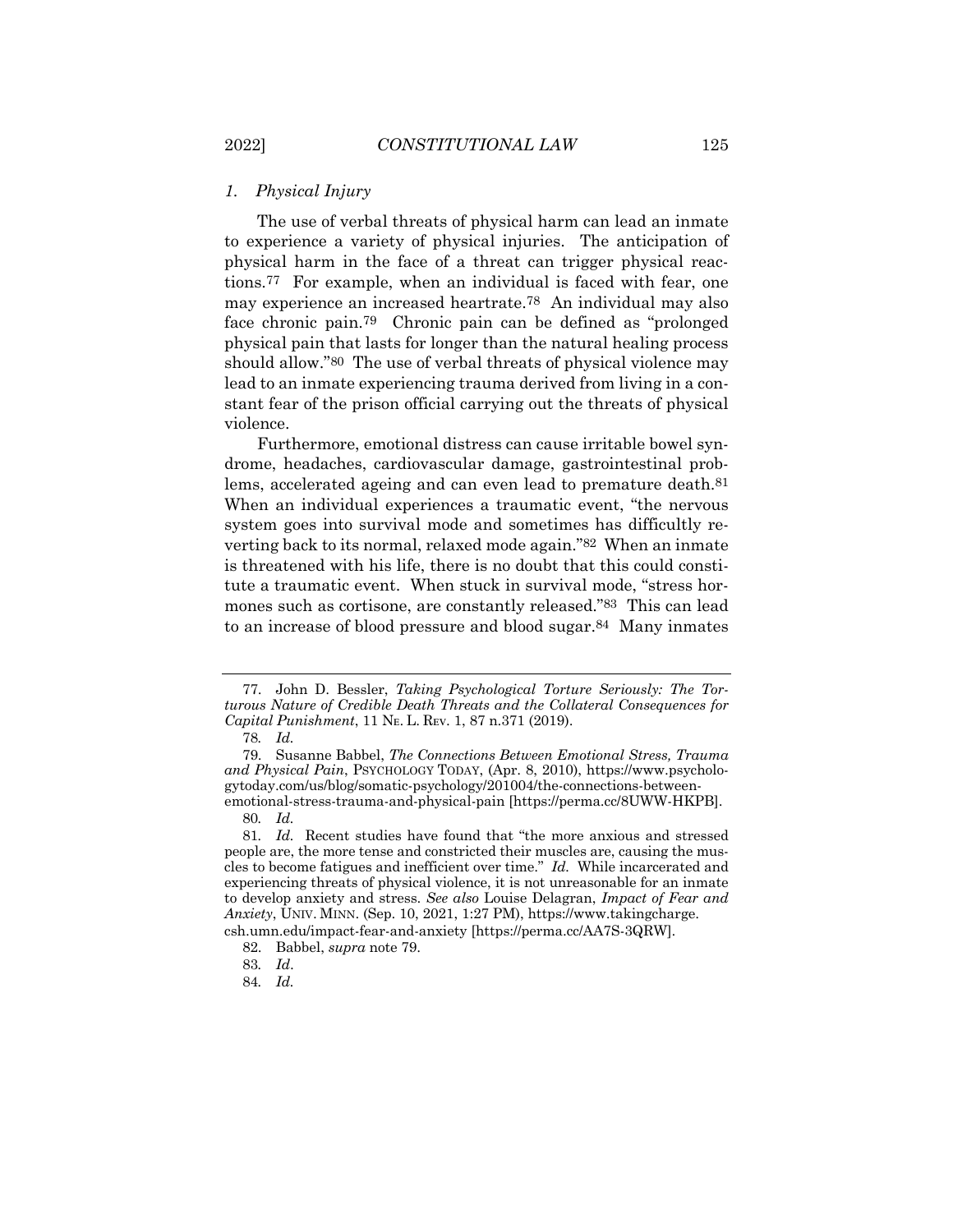may perceive threats as a traumatic event and in turn trigger not only an emotional response, but also a physical reaction to the threat. These physical injuries and manifestations often derive from the psychological injuries.

#### *2. Psychological Injury*

Although the Supreme Court has yet to answer the question of whether psychological trauma alone is sufficient to prevail for an Eighth Amendment violation, various cases show that courts are more likely to recognize psychological harm when coupled with physical harm.85 There is no dispute that psychological harm is not treated as seriously as physical harm within the prison system.86 Studies have shown that instances of verbal threats of physical violence can affect an individual's psychological state by causing extreme emotional distress.87 The human body reacts to threats of violence as "an essential part of keeping us safe."88 When an individual faces prolonged fear, their psychological state may begin to deteriorate.89 Once fear is detected, our body releases hormones which may "slow or shut down functions not needed for survival."90 Long-term fear can lead to fatigue, clinical depression, and PTSD.91 The use of threats of violence can lead to a physical and

86. Bessler, *supra* note 77, at 70 n. 304.

88. Delagran, *supra* note 81.

<sup>85</sup>*. See generally* Michael B. Mushlin, 1 Rights of Prisoners § 3:1 (5th ed., Sept. 2020 update) (tracing the history of aspects of prison life that have been found unconstitutionally punitive); Note, *The Psychology of Cruelty: Recognizing Grave Mental Harm in American Prisons*, 128 HARV. L. REV. 1250, 1251, 1262 (2015). For example, Courts have historically failed to recognize the psychological harm alone caused by solitary confinement sufficient for a Constitutional violation. Most recently, courts have started to recognize that mental harm alone may rise to a violation. Madrid v. Gomez, 889 F. Supp. 1146, 1261 (N.D. Cal. 1995) (stating "mental health, just as much as physical health, is a mainstay of life.").

<sup>87</sup>*. See id* at 69–70; *see also* Todd P. Gordon, *Verbal and Physical Threats,* U.S. ARMY (May 1, 2019), https://www.army.mil/article/221106/verbal\_and

\_physical\_threats [https://perma.cc/C4MG-KA5B] ("The most serious verbal threats are those that are genuine, credible and directed specifically at someone…").

<sup>89</sup>*. Id.*

<sup>90</sup>*. Id.*

<sup>91</sup>*. Id.*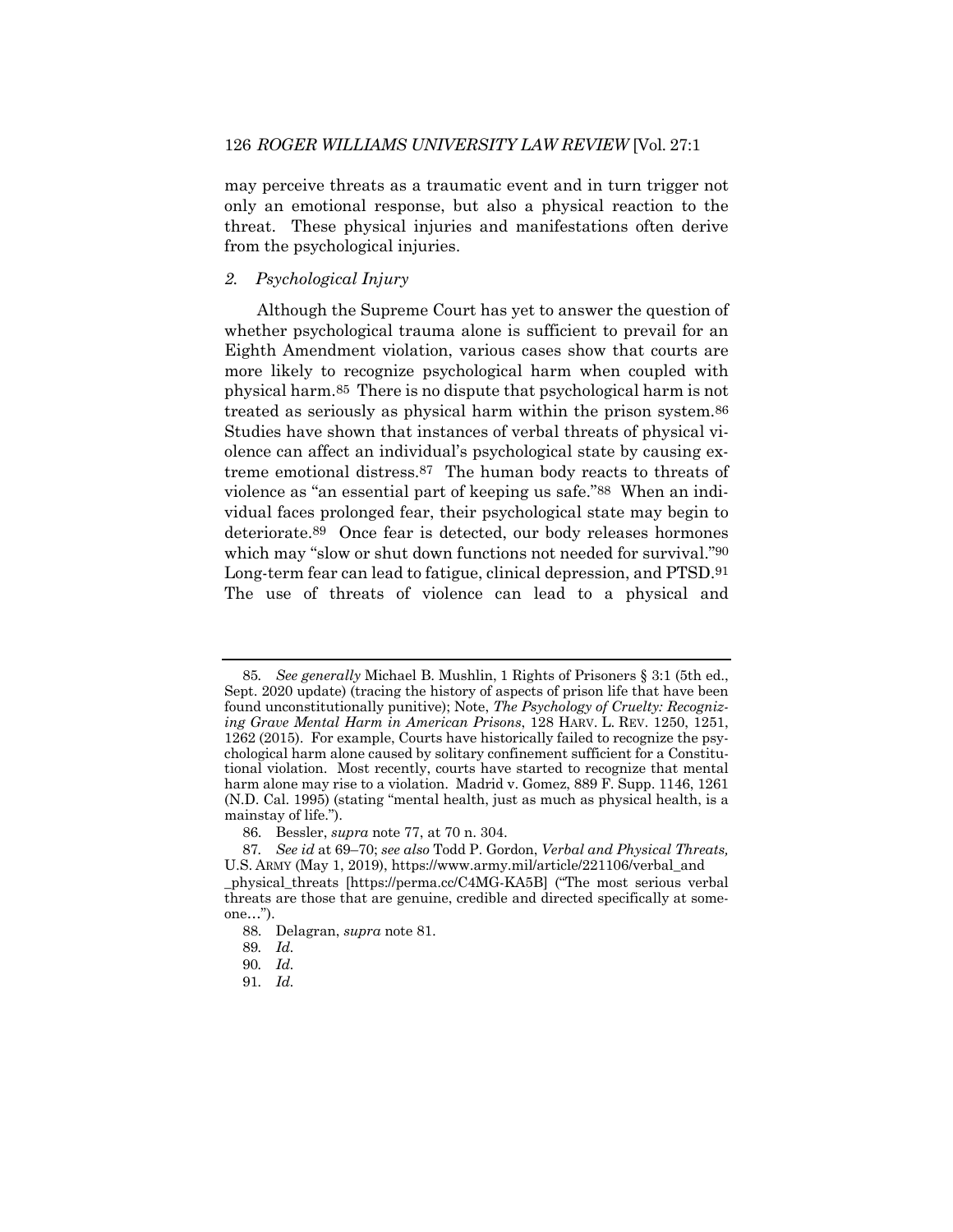psychological impact on inmates and can meet the "sufficiently serious" threshold.92

Many cases have discussed the use of verbal threats of physical harm, including cases of death threats.<sup>93</sup> In regard to death threats, it has been recognized (outside the prison system) that such threats have profound consequences.94 Credible death threats or verbal threats of physical harm may lead to the production of psychological terror to an individual who is already susceptible to mental health challenges.95 Not only do threats of physical harm inflict psychosocial terror, but they also inflict trauma and severe pain and suffering.96 Moreover, it has long been held that death threats can qualify as acts of torture.97 If death threats have previously been classified as "torture" as a matter of law, then threats of death or physical injury in the prison system should be classified as "cruel and unusual punishment."

Though the Supreme Court has not held that psychological harm is a sufficient injury needed to show a constitutional violation, we as a society have recognized that certain threats of physical

95*. See id.* at 9; *see also The Supreme Court and Time on Death Row*, DEATH PENALTY INFO. CTR., (Sept. 10, 2021, 9:42 PM), https://deathpenaltyinfo.org/death-row/death-row-time-on-death-row/the-supreme-court-andtime-on-death-row [https://perma.cc/F3XW-JVW6]. Other examples of credible death threats can be seen using the death penalty in the United States. *See id.* Although the Supreme Court has not yet held the length of a prisoner's tenure on death row is constitutional, Justice Stephen Breyer and former Justice John Paul Stevens have questioned it for many years. *See id.* For example, when the Supreme Court declined review in Thompson v. McNeil, Justice Steven wrote "[o]ur experience during the past three decades has demonstrated that delays in state-sponsored killings are inescapable and that executing defendants after such delays is unacceptably cruel. This inevitable cruelty, coupled with the diminished justification for carrying out an execution after the lapse of so much time, reinforced my opinion that contemporary decisions 'to retain the death penalty as a part of our law are the product of habit and inattention rather than an acceptable deliberative process.'" *Id.*

<sup>92</sup>*. See generally Substantive Rights Retained by Prisoners*, 39 GEO. L.J. ANN. REV. CRIM. PROC. 995 (2010).

<sup>93</sup>*. See, e.g.,* Irving v. Dormire, 519 F.3d 441 (8th Cir. 2008); Chandler v. D.C. Dep't. of Corr., 145 F.3d 1355 (D.C. Cir. 1998).

<sup>94.</sup> Bessler, *supra* note 77, at 4–5 (citing 1 ENCYCLOPEDIA OF DEATH AND THE HUMAN EXPERIENCE 553 (Clifton D. Bryant & Dennis L. Peck eds., 2009) ("in general, a death threat is not protected speech if there is intent to follow through with the threat.").

<sup>96.</sup> Bessler, *supra* note 77, at 12.

<sup>97</sup>*. Id.* at 9–10.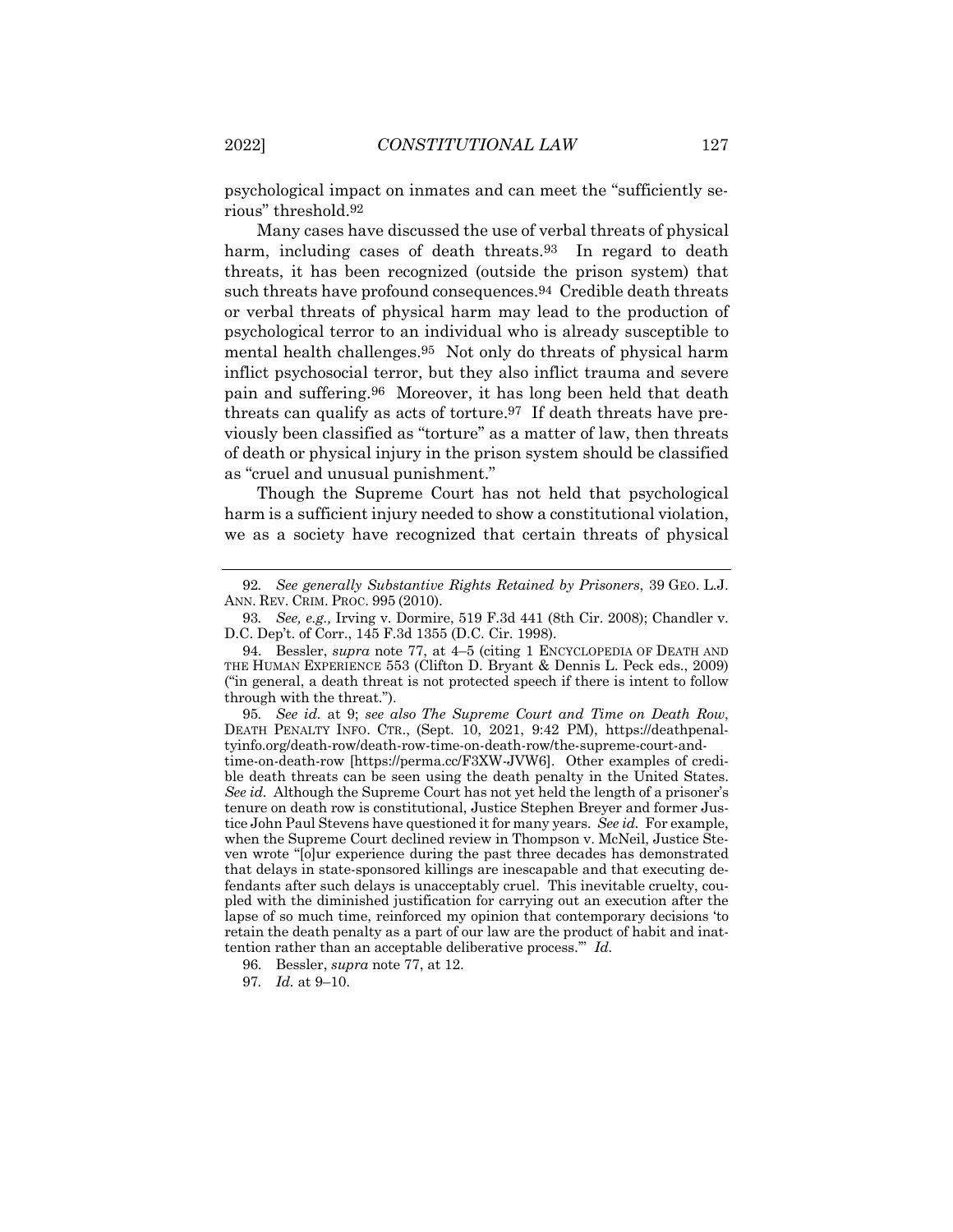violence can lead to severe psychological harm to the point that society has limited the offender's free speech. If the Supreme Court views the harm as so severe that they must restrict one's First Amendment rights to free speech, then courts should recognize the same threats of physical violence as cruel and unusual punishment.

The Supreme Court has explained that "'true threats' encompass those statements where the speaker means to communicate a serious expression of an intent to commit an act of unlawful violence to a particular individual or group of individuals."98 When a victim's fear is reasonable or grounded in reality, the threatening speech will lose its First Amendment protection.99 A prohibition on true threats "protects individuals from the fear of violence" and "from the possibility that the threatened violence will occur."100 Victims of true threats can experience psychological effects for long periods of time that can range from mild to severe.101 "The victim's stress levels can increase due to his constant state of apprehension about his personal safety."102 An inmate often lacks the tools of obtaining safety because their perpetrator is the prison official responsible for overseeing the inmate.

A prison official should not be precluded from these crucial restrictions just because they hold a position of power. Many prison officials' threats may rise to the level of a "true threat." Likewise, the threats that constitute a "true threat" are not threats that are merely "offensive words" or "unpleasantries," rather, they are threats to end someone's life or inflict physical harm.103 Two purposes of making these types of threats are to cause fear and apprehension and "to operate on a particular individual through coercion or intimidation."104 When receiving a "true threat," a prisoner may

<sup>98.</sup> Virginia v. Black, 538 U.S. 343, 359–60 (2003).

<sup>99.</sup> Bessler, *supra* note 77 at 18 (citing Joshua Azriel, *First Amendment Implications for E-Mail Threats: Are There Any Free Speech Protections?* 23 J. MARSHALL J. COMPUT. & INFO. L. 845, 846 (2005)).

<sup>100</sup>*. Black*, 538 U.S. at 344; *see also* Jennifer Elrod, *Expressive Activity, True Threats, and the First Amendment*, 36 CONN. L. REV. 541, 547 (2004).

<sup>101.</sup> Elrod, *supra* note 100, at 548–49.

<sup>102</sup>*. Id.* at 549.

<sup>103</sup>*. Id.* at 551.

<sup>104</sup>*. Id.* at 552. When an individual makes a true threat to another, the recipient of the threat is coerced into taking or not taking action in which he or she normally would or would not take. *Id.* An individual is fearful of the ultimate consequence of not acting in a way consistent with their request. *Id.*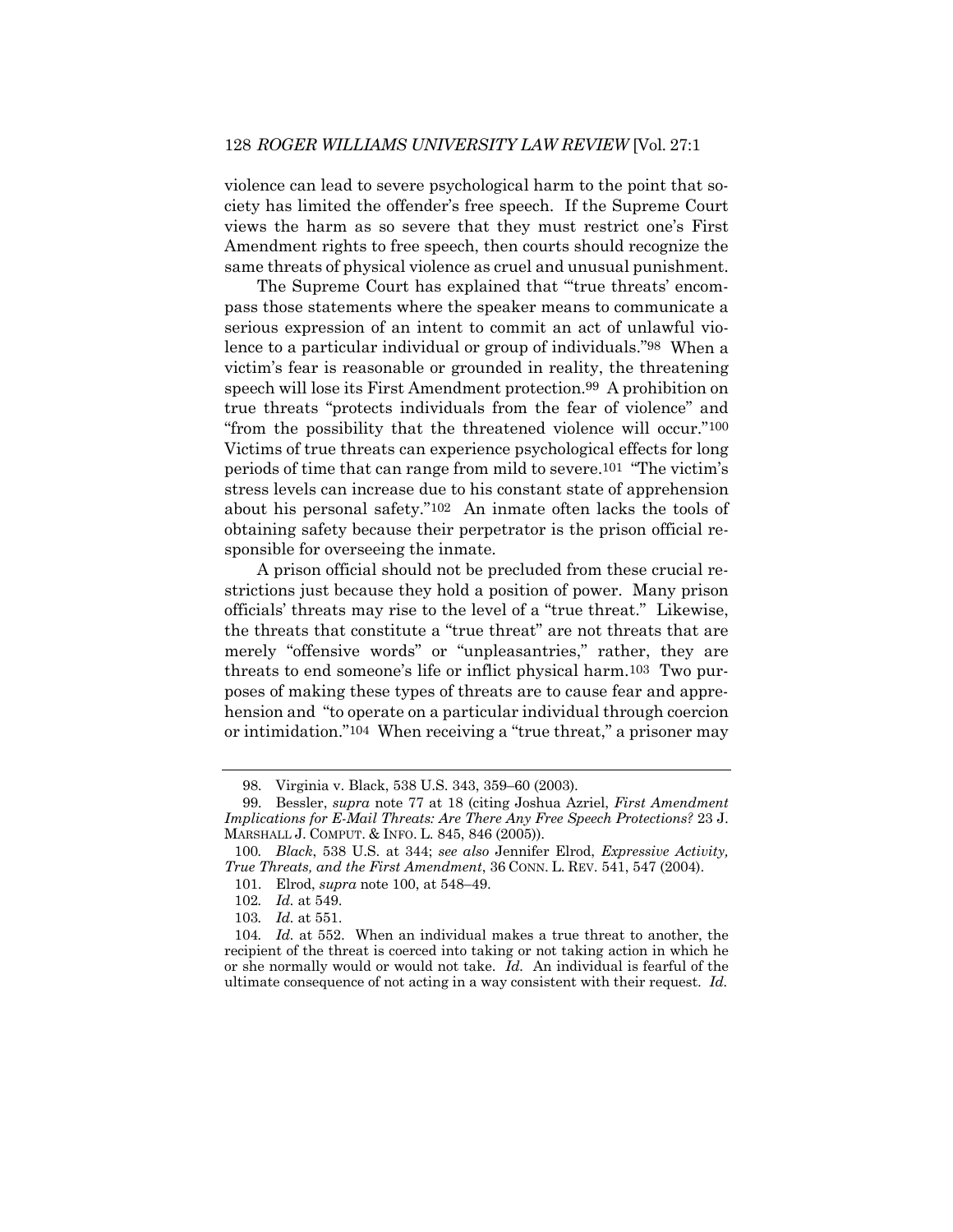experience the same psychological harm as any other free citizen may experience.105 Threats of physical violence have been deemed serious enough to cause a detrimental impact on a targeted individual and, therefore, should also be prohibited in the prison settings because the victims are not free from such injury just because they are incarcerated.106 Thus, threats of physical violence can rise to the serious harm that is required to prevail on an Eighth Amendment violation claim.

Historically, courts prefer validating a claim for cruel and unusual punishment where the complainant has suffered a physical injury.107 A physical injury might not be present immediately when a prison official makes a verbal threat of physical violence. Because there may very well be circumstances where an inmate's physical pain does not appear right away, courts should recognize the importance of an inmate's psychological pain absent physical harm. Threats of physical violence can lead to psychological and physical harm<sup>108</sup> and therefore should be considered part of the serious harm required to prevail on an Eighth Amendment claim.

## B. *Threats of Physical Violence Hold Minimal Penological Purpose*

In addition to the physical and psychological harm caused by verbal threats of physical violence, there is very little penological purpose to making such threats. The Eighth Amendment bars punishments that are "totally without penological justification."109 When imprisoned, inmates retain the rights consistent with legitimate penological objectives of the corrections system.110 The Eighth Circuit has stated that "[s]ubjecting prisoners to . . . constant fear of such violence shocks modern sensibilities and serves no legitimate penological purpose."111

<sup>105</sup>*. See id* at 101.

<sup>106</sup>*. Id.* at 547.

<sup>107</sup>*. See* Bessler, *supra* note 77, at 33.

<sup>108</sup>*. Id.*

<sup>109.</sup> Kelsey D. Russell, *Cruel and Unusual Construction: The Eighth Amendment as a Limit on Building Prisons on Toxic Waste Sites*, 165 UNIV. PA. L. REV. 741, 750 (2017).

<sup>110</sup>*. Id.* at 753.

<sup>111.</sup> Irving v. Dormire*,* 519 F.3d 441, 449 (2008) (quoting Martin v. White, 742 F.2d 469, 474 (8th Cir. 1984)).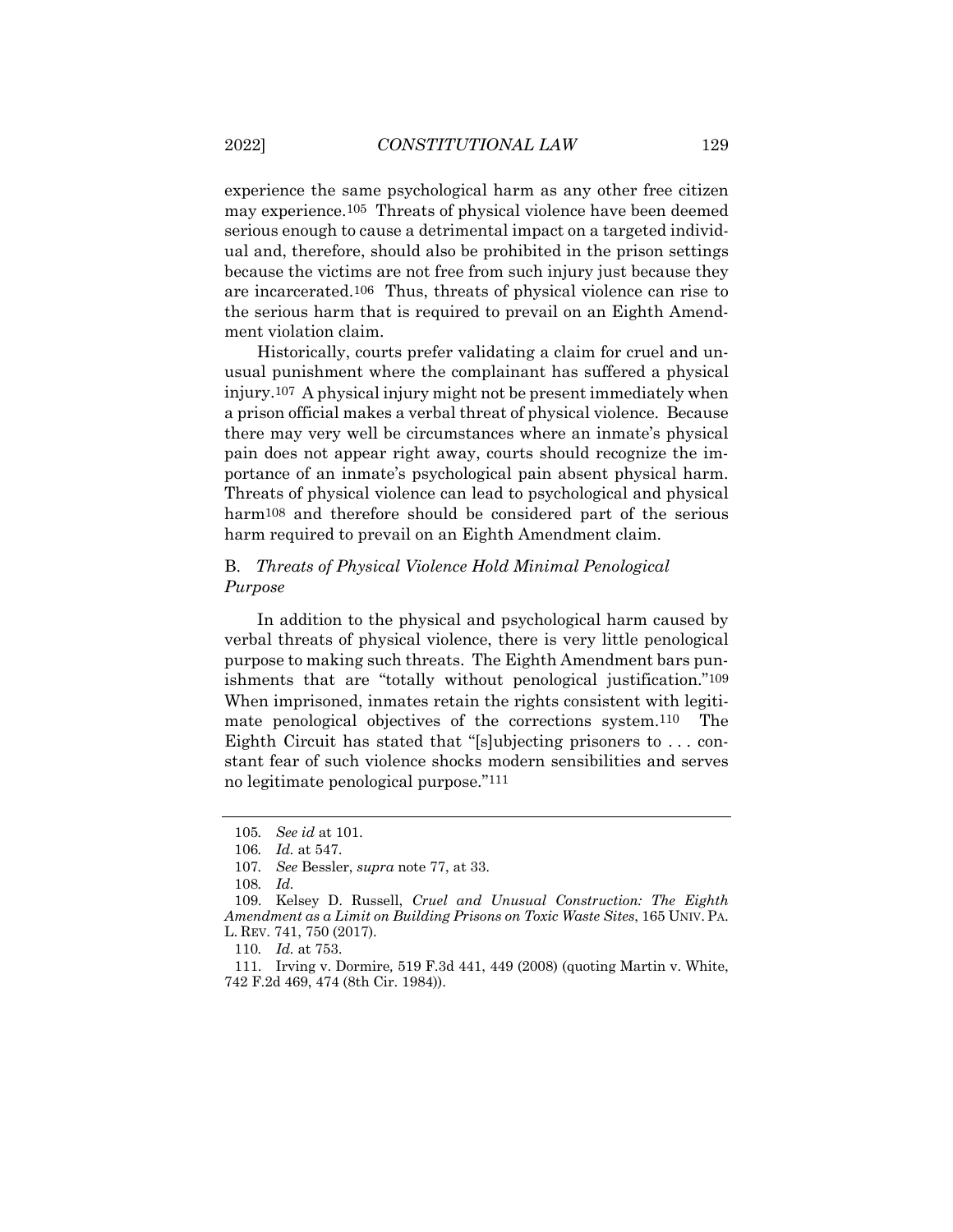#### 130 *ROGER WILLIAMS UNIVERSITY LAW REVIEW* [Vol. 27:1

There are limited circumstances where the use of verbal threats of physical violence holds any penological purpose. One example of such circumstance is when the threats are made in order to prevent a riot or "other major prison disturbance[s]."112 The use of threats in this circumstance is necessary in order to keep the prison staff and other inmates safe and free from potential harm.113

This Comment is not addressing these limited scenarios. Instead, this Comment addresses situations where a prison official makes a threat to an individual inmate for reasons not relating to retaining a safe prison environment. For instance, telling an inmate that he will be killed if he does not stop filing grievances, or if he does not follow prison officials' orders, does not serve any penological purpose.114 Thus, when making threats of verbal violence, no legitimate purpose can be served by the prison official's actions because threats of physical violence do not further implement the goals of the criminal justice system.

Courts should adopt the view that verbal threats of physical harm rise to an Eighth Amendment violation. It is generally recognized that trauma can arise from psychological harm just the same as physical harm.115 Moreover, the Supreme Court should find that verbal threats of physical harm hold no legitimate, penological purpose. Until the Supreme Court takes up this issue, Circuit Courts will be faced with the challenging task of continuing to make these determinations independently.

### C. *Not All Threats of Physical Violence Violate the Eighth Amendment*

Some may argue that by recognizing threats made by prison officials as a constitutional violation, the courts are creating a situation where any threat made by a prison official —regardless of how serious they may be— can become an Eighth amendment violation. As stated in *Rhodes*, the Constitution "does not mandate

<sup>112.</sup> Anya Emerson, *Your Right to be Free from Assault by Prison Guards and Other Prisoners, in* COLUM. L. REV., A JAILHOUSE LAW.'S MANUAL, 736, 744 (12th ed. 2020).

<sup>113</sup>*. Id.*

<sup>114</sup>*. See, e.g., Irving*, 519 F.3d at 449.

<sup>115</sup>*. See* Babbel, *supra* note 79.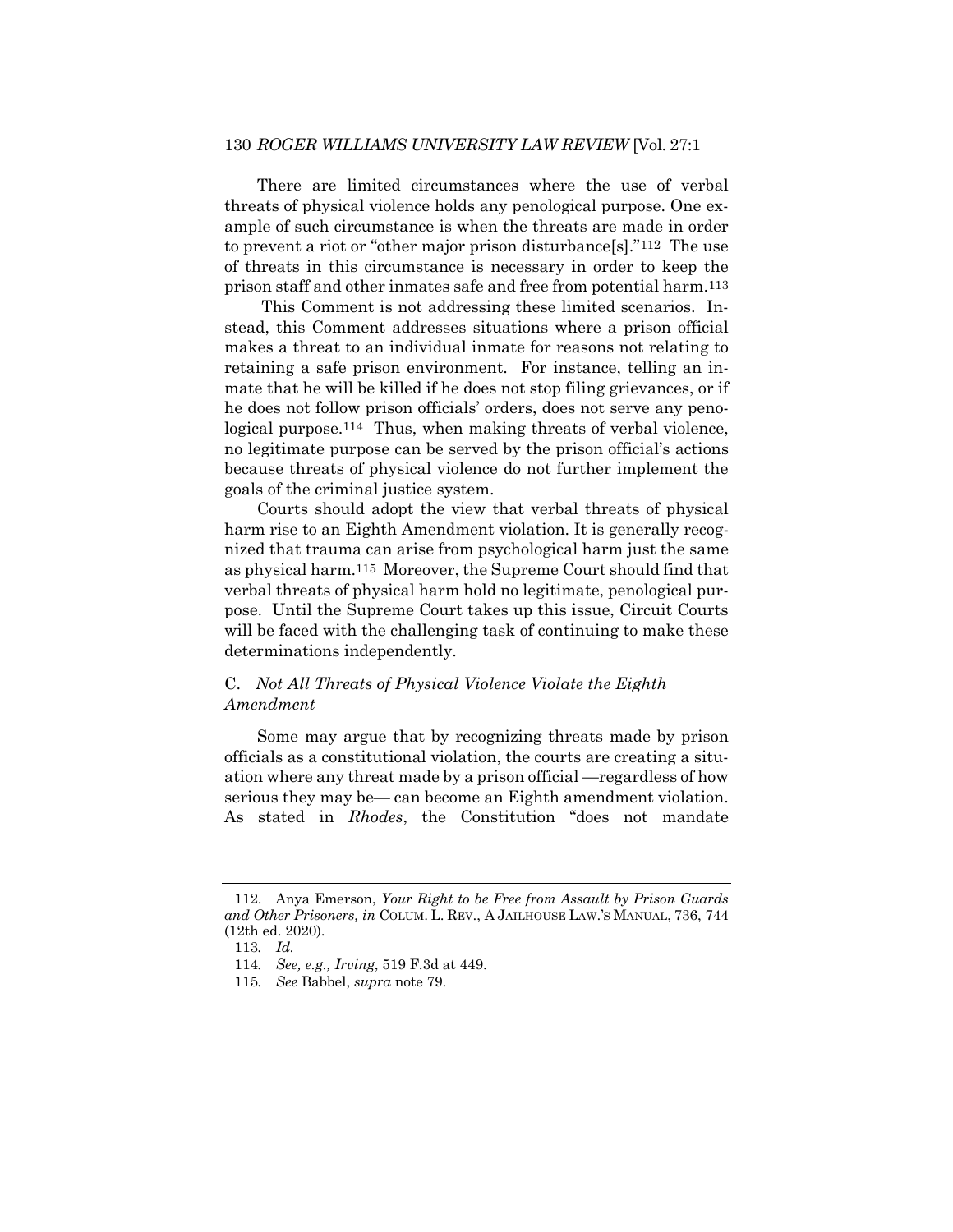comfortable prison."116 Sometimes threats are needed to keep prisoners in line and keep prison officials and inmates safe. If prison officials are unable to make any threats, prison officials will be limited in their tactics of controlling the prisoners within the prison, potentially leading to dangerous prison conditions, such as riots. However, adopting the four-factored analysis proposed below would recognize that some threats fail to rise to an Eighth Amendment violation and limit which claims are successful.

Courts often struggle with the objective element of an Eighth Amendment claim; that is to say, Courts struggle with finding whether a prison official was deliberately indifferent towards a substantial risk of harm to an inmate. Prison officials often show deliberate indifference by consciously disregarding the previous discussed physical and psychological harm that might result when they make verbal threats of physical harm. Deliberate indifference can be broken down into four elements: (1) the defendant knew of; (2) a substantial risk; (3) of a serious harm; and (4) disregarded that risk.117 The next part will propose a four-factor analysis for courts to use in determining whether a prison official acted with deliberate indifference.

IV. A PROPOSED FOUR-FACTOR ANALYSIS TO HELP GUIDE COURTS IN DETERMINING WHICH THREATS RISE TO A CONSTITUTIONAL VIOLATION.

Currently, courts have not adopted a test to analyze what verbal threats of physical violence creates the substantial risk of serious harm required to prevail on an Eighth Amendment claim. To demonstrate a prison official acted deliberately indifferent, the inmate must show that the prison official was aware of a substantial risk of serious harm and that the official "disregarded that risk by failing to take reasonable measures to abate it."118 Such analysis is broad and gives very little guidance. A four-factor analysis will help guide courts in their determination of whether a prison official's threat of physical violence rises to the level of a substantial risk of serious harm. The analysis also limits the possibility of

<sup>116.</sup> Rhodes v. Chapman, 452 U.S. 337, 349 (1981).

<sup>117.</sup> Calderón-Ortíz v. Laboy-Alvarado, 300 F.3d 60, 64 (1st Cir. 2002).

<sup>118</sup>*. Substantive Rights Retained by Prisoners*, *supra* note 92, at 1014.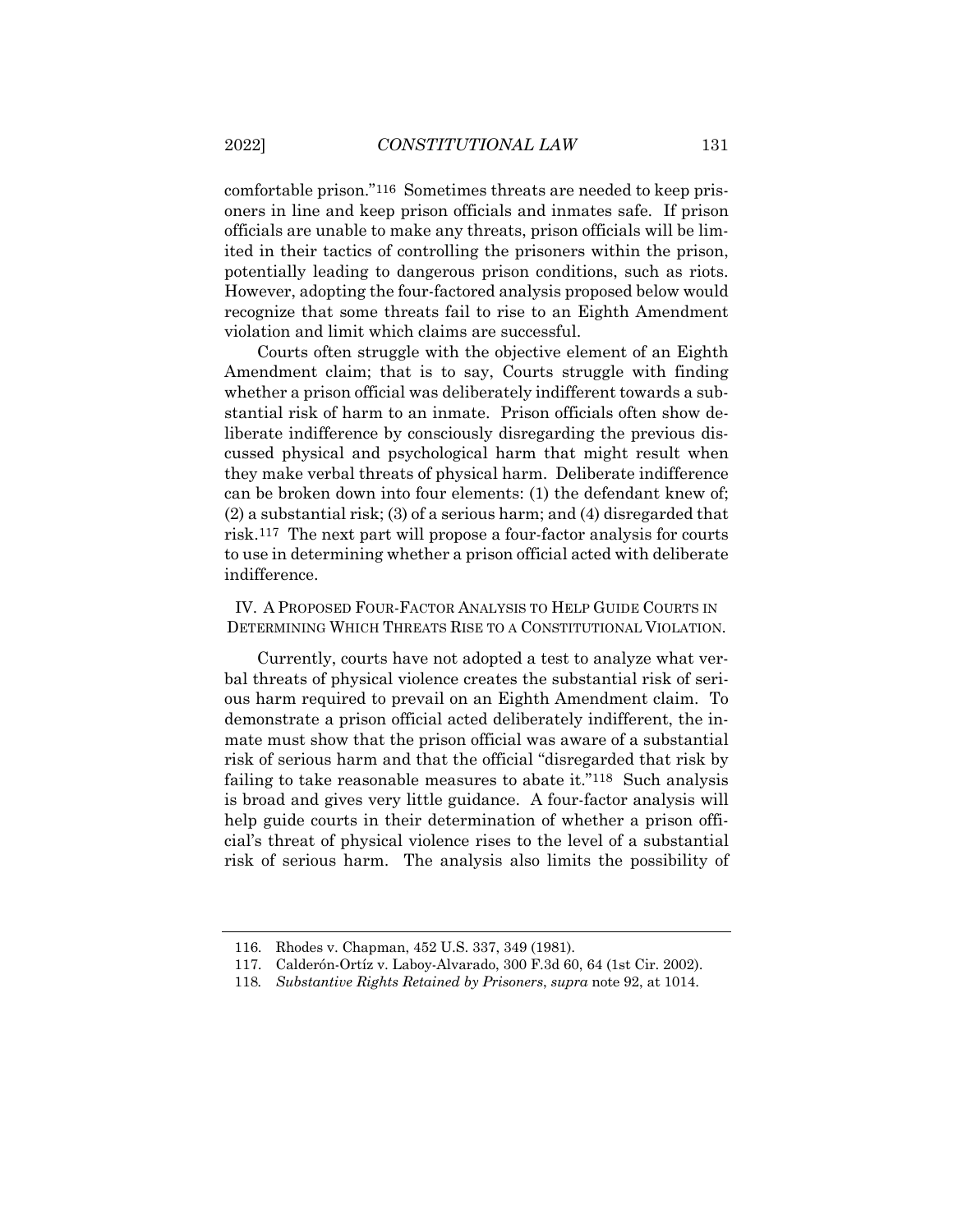unfounded threats that do not cause psychological or physical harm from being actionable.

#### A. *The Four Factors*

There are four factors courts should look to when deciding whether a threat of physical violence rises to an Eighth Amendment violation: (1) the repetitiveness of the threat; (2) the credibility of the threat; (3) the subject matter of the threat; and (4) the context of the threat. Courts should balance each factor against each other to make an individualized determination as to whether there is a constitutional violation. These factors are not determinative in ones' ability to prevail, and each factor should be balanced together. A strong showing of one element balanced with a weak showing of another may still be sufficient.

#### *1. Repetitiveness of the Threat*

The first factor a court should look at is the repetitiveness of the threat. While a single threat of physical violence could qualify as a substantial risk of serious harm, courts have been hesitant to recognize a verbal threat as cruel and unusual when the threat has only occurred once.119 Very few courts have (perhaps cautiously) concluded that a single occurrence, coupled with other oppressive circumstances, can be sufficient to show a constitutional violation.120 However, repetitiveness of the threat is relevant because repetitive threats can lead to long lasting psychological effects. By continuously making conscious threats of physical violence, prison officials are knowingly and willfully disregarding a substantial risk of physical and psychological harm to the inmate which can lead to more serious psychological harm as an inmate is faced with constant fear of danger.121

<sup>119</sup>*. See, e.g.*, Williams v. Cassell, No. 3:17-cv-03039, 2017 WL 3396605, at \*2, (W.D. Ark. Aug 8, 2017). *But see* Irving v. Dormire*,* 519 F.3d 441, 449–50 (2008) ("The repeated. . . threats against Irving, if proved to be true, constituted brutal and wanton acts of cruelty that served no legitimate penological purpose and poses a substantial risk of harm to Irving's future health.").

<sup>120.</sup> Farmer v. Brennan, 511 U.S. 825, 843 (1994).

<sup>121.</sup> Delagran, *supra* note 81.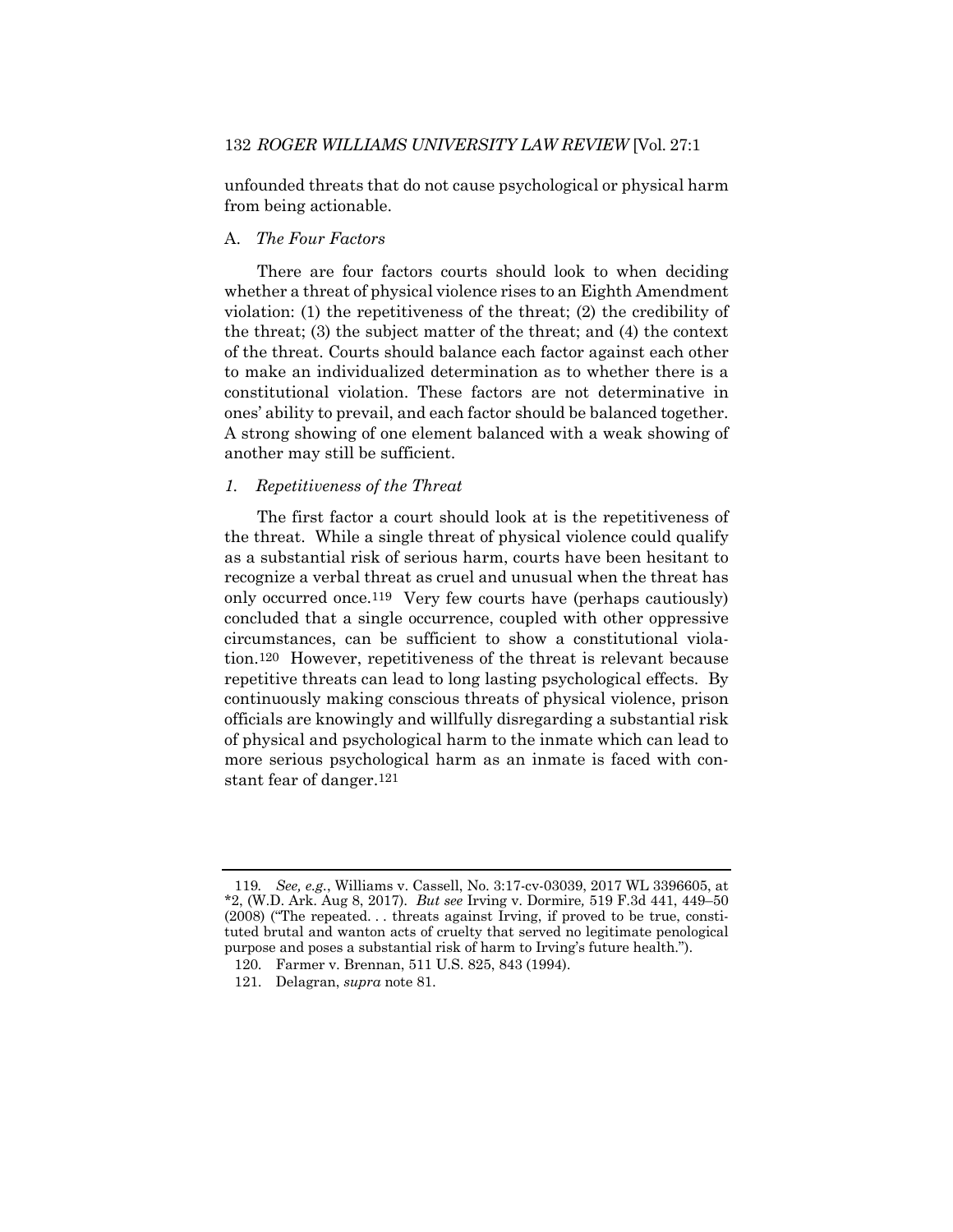The Court in *Williams v. Cassell* analyzed repetitiveness in its decision.122 In *Williams*, the allegations stated a prison official threatened the inmate by saying, "[i]f you don't get a job, I will shoot you in the face! If I have to work for a living, then you do too!"123 This was a single incident, and at no other point did the prison official make subsequent threats to the inmate.124 The Court held this was not the type of conduct that is sufficient to state a constitutional claim because the threat only occurred once.125

In a scenario where the prison official makes one, although serious, singular threat, such threat may fail to meet the high standard of a "sufficiently serious" deprivation of a "substantial risk of harm."<sup>126</sup> However, when prison officials make threats on multiple occasions, courts should find the prison official acted with deliberate indifference to a substantial risk of a serious harm because they consciously made verbal threats on more than one occasion, and, therefore, were aware of a substantial risk of an inmates physical and mental health.127 Accordingly, consciously choosing to make verbal threats on more than one occasion, knowing the damages it can cause to an inmates health, should rise to acting with deliberate indifference.

#### *2. Credibility of the Threat*

In *Northington v. Jackson*, the court held that threats accompanied by conduct reinforcing the credibility of the threat may be sufficient to support an Eighth Amendment claim.128 In *Northington*, a parole officer held a gun to a prisoner's head while threatening to kill the prisoner.129 Because the verbal threat was coupled with the actual means of carrying out the threat, the threat was

<sup>122</sup>*. See generally Cassell*, 2017 WL 3396605.

<sup>123</sup>*. Id.* at \*1.

<sup>124</sup>*. Id.* at \*2.

<sup>125</sup>*. Id.*

<sup>126.</sup> Helling v. McKinney, 509 U.S. 25, 34 (1993).

<sup>127.</sup> One factor courts must consider is whether repetitive unfounded threats lead to a lack of credibility. For example, if a prison official threatened a prisoner daily that he will "beat him" yet not once has the prison official acted upon that threat, one may argue that it is unreasonable to believe he will act this time because he never acted upon previous threats.

<sup>128</sup>*. See* Northington v. Jackson, 973 F.2d 1518, 1522 (10th Cir. 1992). 129*. Id.*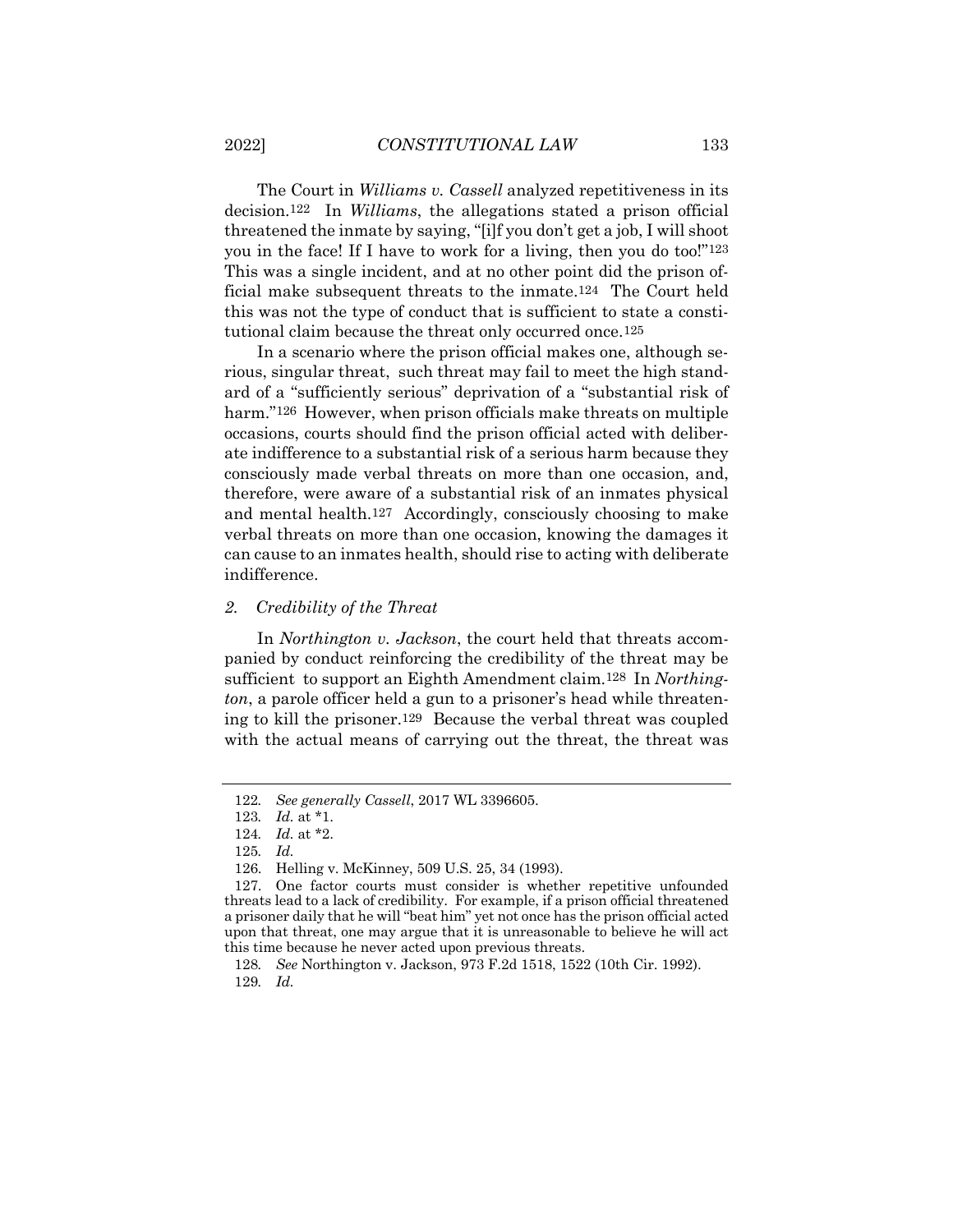deemed credible and, therefore, could rise to the level of an Eighth Amendment violation.130 Moreover, in *Hudspeth v. Figgins*, the court found that "the combination of the guard's threat and the prisoner's subsequent transfer from unsupervised work to a work detail supervised by armed guards sufficed to state a cause of action."131

To assess credibility, courts should look to whether the prison official has the actual means of carrying out their threat. For example, if a prison official threatens to shoot a prisoner yet the prison official is unarmed, it would be unreasonable for the prisoner to believe the threat was credible. On the other hand, when a prison official is armed or brandishes their weapon, the official has clear means to carry out the threat.132 The more credible the threat is, the more likely the inmate is to perceive harm from the threat, damaging their physical and mental health. Thus, the more credible a threat appears to be, the more likely it is an Eighth Amendment violation.

#### *3. Subject Matter of the Threat*

Next, courts should look at the subject matter of the threat. The more heinous the threat, the more likely it is a court will find that it constitutes cruel and unusual punishment. Threats of death are the cruelest type of threats that prison officials can make. For example, in *Burton v. Livingston,* a prison official pointed a gun at the prisoner's head and told him to run so the official had an excuse to shoot him.133 The court held that "a prisoner retains at least the right to be free from the terror of instant an unexpected death at the whim of his. . . custodians."134 Accordingly, prison officials cannot threaten inmates with death without violating the Eighth Amendment.

On the other hand, in cases where the prison officials are threatening an inmate with physical harm that is less than the threat of death, the court should take that into consideration when

<sup>130</sup>*. Id.*

<sup>131.</sup> Chandler v. D.C. Dep't of Corrections, 145 F.3d 1355, 1361 (D.C. Cir. 1998) (citing Hudspeth v. Figgins, 584 F.2d 1345, 1348 (4th Cir. 1978)).

<sup>132</sup>*. See* Burton v. Livingston, 791 F.2d 97, 100 (noting the prison official "pointed a lethal weapon at the prisoner, cocked it, and threatened him with instant death.").

<sup>133</sup>*. Id.* at 99.

<sup>134</sup>*. Id.* at 100.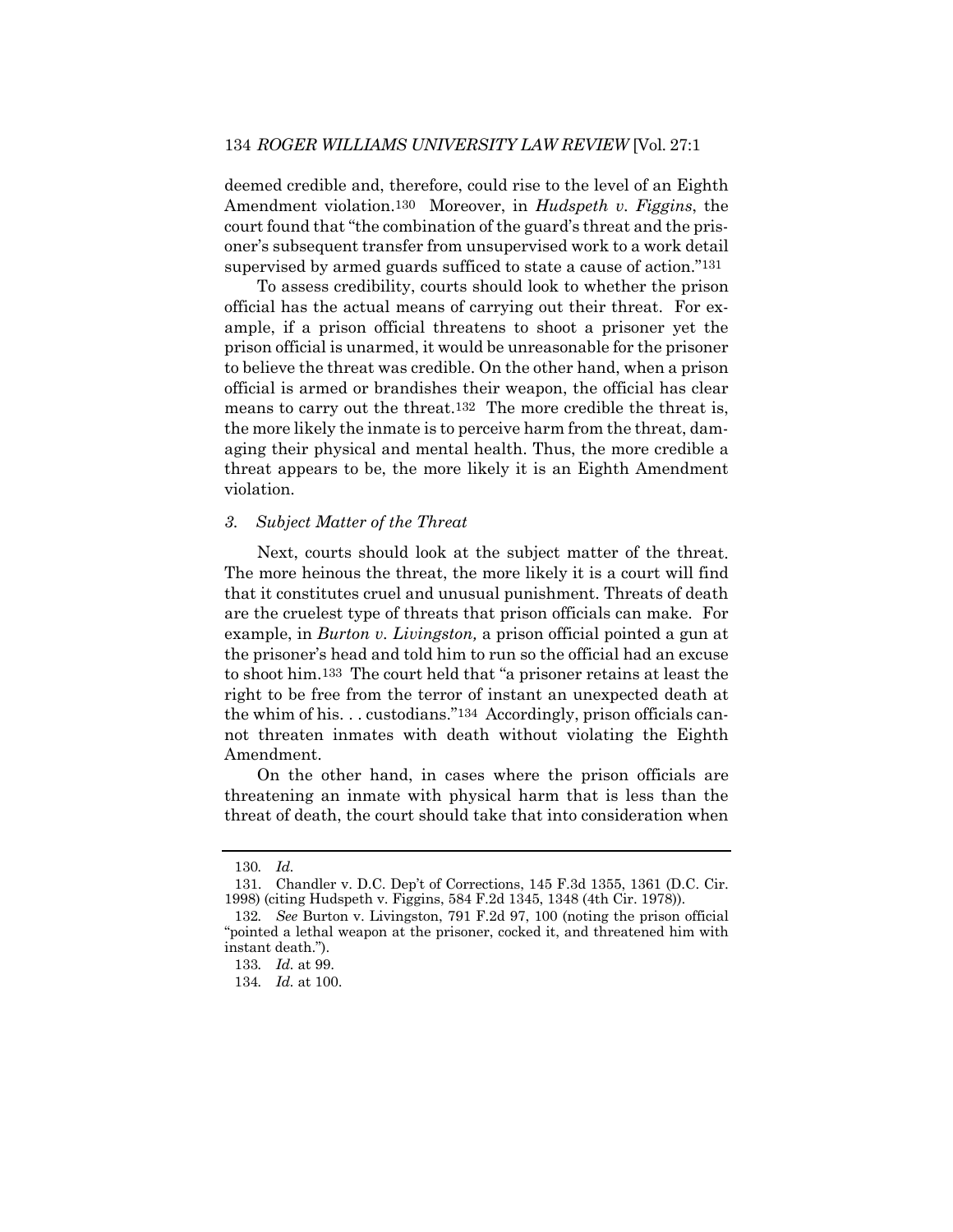determining whether the threat rises to an Eighth Amendment violation. In *Irving*, the court failed to find that the inmate's Eighth Amendment rights were violated when one prison official threatened to pepper spray him.135 Threatening to spray an inmate with pepper spray is not as serious as threatening to kill or seriously injure an inmate.136 The end result if the prison official carried out the threat would differ greatly because in one scenario the inmate will be suffering temporary physical pain, while in the other scenario, the inmate would be killed. Therefore, in situations where a prison official is threatening an inmate with serious physical harm or death, the court should weigh the threat more heavily than an instance of simple physical violence.

#### *4. Context of Threat*

Finally, courts should look at the overall context surrounding the threats. Specifically, whether the threat was made in front of other inmates or alone and whether the threat was made to all inmates or whether the threat was made directed towards just one inmate. Context is essential in a court's determination as to whether the verbal threat of physical violence can constitute an Eighth Amendment violation.

Courts should look at whether other people were present at the time the threat was made.137 For example, in *Williams*, the Court noted that four witnesses were present at the time the threat was made.138 These four individuals witnessed the prison officials threaten the inmate and were present throughout such acts.139 Because there were other people around when the threat was made,

<sup>135.</sup> Irving v. Dormire, 519 F.3d 441, 448 (8th Cir. 2008). Irving brought various claims against multiple different defendants. Although the court found an Eighth Amendment violation for other claims against other defendants, the court failed to recognized Irving's claim against one of the prison officials because it was objectively unreasonable.

<sup>136</sup>*. See* Emma Frankham, *Use of Pepper Spray to "Fog" Inmates in Jail: A National Trend?* RACE, POL., JUST. (Aug. 2, 2017), https://www.ssc.wisc.edu/ soc/racepoliticsjustice/2017/08/02/use-of-pepper-spray-to-fog-inmates-in-jail-anational-trend/ [https://perma.cc/KM8P-XBUF].

<sup>137</sup>*. See generally* Williams v. Cassell, No. 3:17-cv-03039, 2017 WL 3396605 (W.D. Ark. Aug 8, 2017).

<sup>138</sup>*. Id.* at \*1.

<sup>139</sup>*. See id.*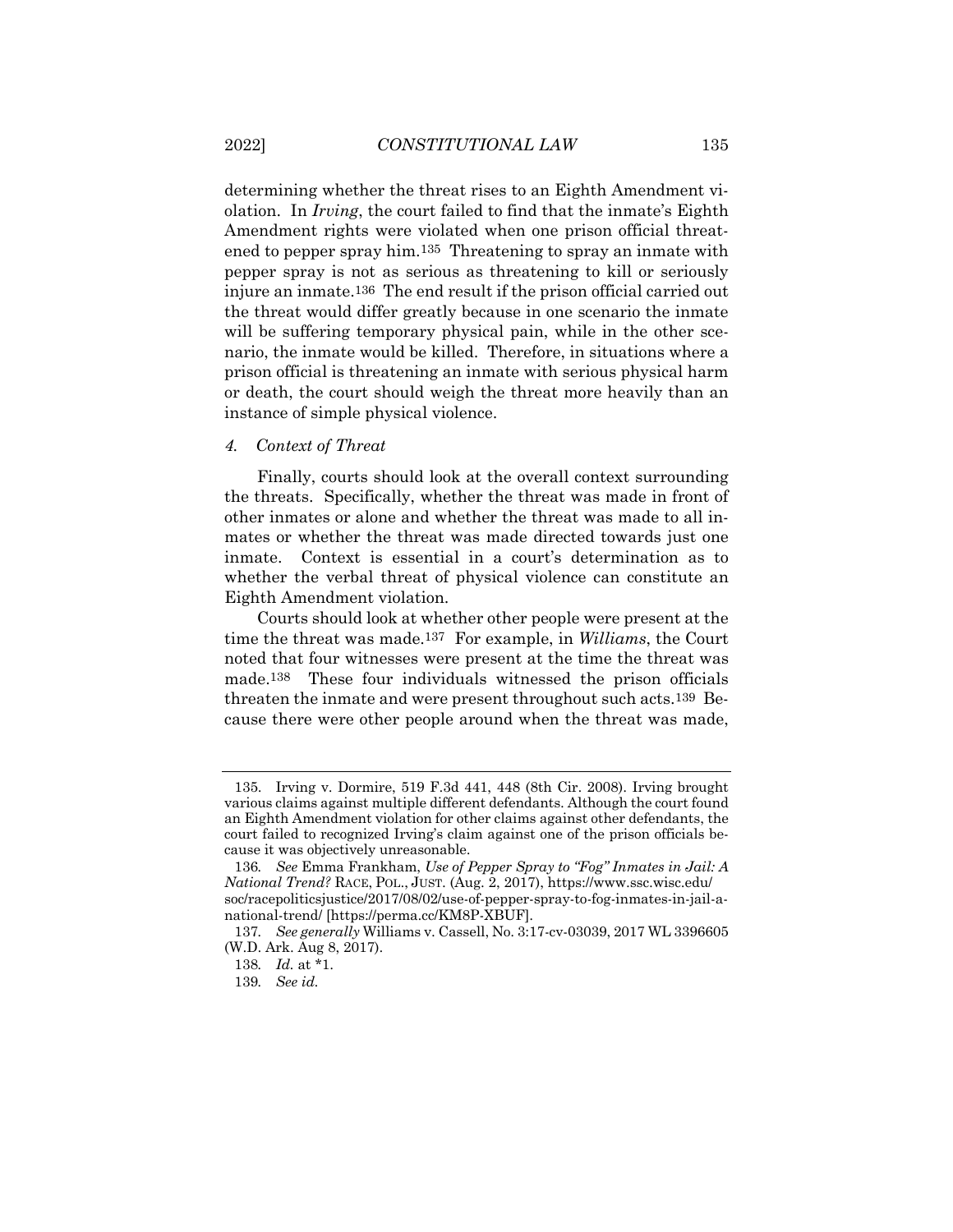the chances of the defendant acting upon the threat were slim to none.140

Another circumstance worthy of consideration is whether the threat was individualized to a specific inmate or whether it was made to multiple individuals. In cases where a prison official threatens an individual and that individual alone, one could argue that it is objectively reasonable for that inmate to experience more psychological harm. On the other hand, if multiple inmates receive the same threat, then the chances of the threat being carried out is very unlikely.

Lastly, a court should look to what led to the threat. A very common reason why prison officials make threats of physical violence is to discourage inmates from seeking judicial relief.141 Because a prisoner has a right of access to courts, when threats are made after an inmate attempts to seek judicial relief, the court should not take this lightly.142 If courts ignore this, then a prisoner's right to access the courts is being infringed upon as an inmate may be hesitant to seek redress which is a right guaranteed under the First Amendment.143

#### B. *An Application of the Four-Factored Analysis*

Various courts have already used some of the above factors in their reasoning. For example, the Eighth Circuit in *Hopson v. Frederickson*, determined no Eighth Amendment violation occurred after looking at some of the various factors explained above.144 First, the court looked to the subject matter of the verbal threat and stated the subject matter of the threat here did not rise to a violation because the officer just threatened to "knock [Hopson's]

<sup>140</sup>*. Id.* at \*2.

<sup>141</sup>*. See* Irving v. Dormire, 519 F.3d 441, 445 (8th Cir. 2008)*.*

<sup>142.</sup> U.S. CONST. amend. I. The First Amendment of the Constitution states that "Congress shall make no law respecting an establishment of religion or prohibiting the free exercise thereof; or abridging the freedom of speech, or of the press; or the right of the people to assemble, and to *petition the Government for a redress of grievances*." *Id.* (emphasis added). In the prison context, a prisoner still retains his right to access the courts. Likewise, inmates have a right to be free from retaliation if he chooses to seek judicial redress. *See id.*

<sup>143</sup>*. Id.*

<sup>144.</sup> Hopson v. Fredrickson, 961 F.2d 1374, 1379 (8th Cir. 1992).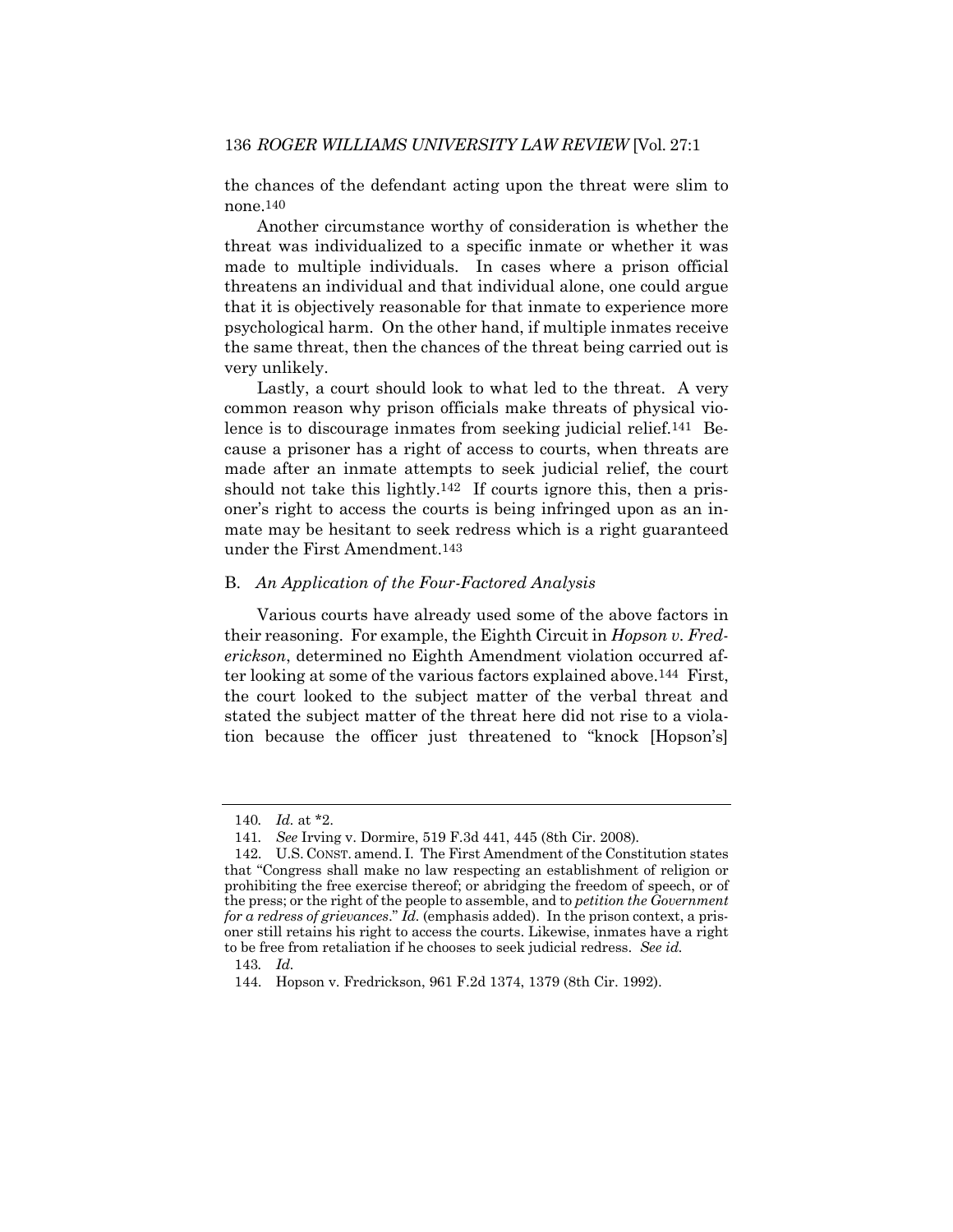remaining teeth out" if he failed to speak.145 Such violence, while reprehensible, is undeniably a far cry from the threat made in *Burton*, where prison officials threatened to kill the prisoner.146

Next, the court considered the credibility of the threat.147 Here, Hopson was located in the back seat of a police car and the defendants were in the front seat.148 It was unlikely that the defendants would have the ability to knock the prisoners' teeth out when the officers were driving, and Hopson was in the backseat.<sup>149</sup> Then the Court looked to the repetitiveness prong. This was a single occasion and the plaintiff failed to point to any other instances of "brutal" and "wanton act[s] of cruelty."150 Finally, the Court looked to the context of the verbal threat noting that not once did Hopson allege that he was physically assaulted by the officer or that the officer "raised his fists or made any type of physical gesture to him."151

The court adequately took into consideration the various factors proposed in order to determine whether Hopson's claim raised an Eighth Amendment violation and ultimately found it did not.152 Thus, if other courts followed this approach, only claims that truly rise to an Eighth Amendment violation will be provided relief. Moreover, the Supreme Court should find there is a constitutional violation here because doing so will create clearly established law required to preclude a governmental official from being shielded from liability under qualified immunity.

<sup>145</sup>*. Id.* at 1378.

<sup>146</sup>*. Id.* at 1378–79.

<sup>147</sup>*. See generally id.*

<sup>148</sup>*. Id.* It is unknown as to whether there was any form of safety protection barrier commonly seen in police vehicles between the front and back seats. If there was a physical barrier, it would surely strengthen the Court's holding that the threat lacked credibility.

<sup>149</sup>*. See generally id.*

<sup>150</sup>*. Id.* at 1379.

<sup>151</sup>*. Id.*

<sup>152</sup>*. Id.* (holding that "Officer Thomure's alleged conduct failed to rise to the level of a 'brutal' and 'wanton' act of cruelty.").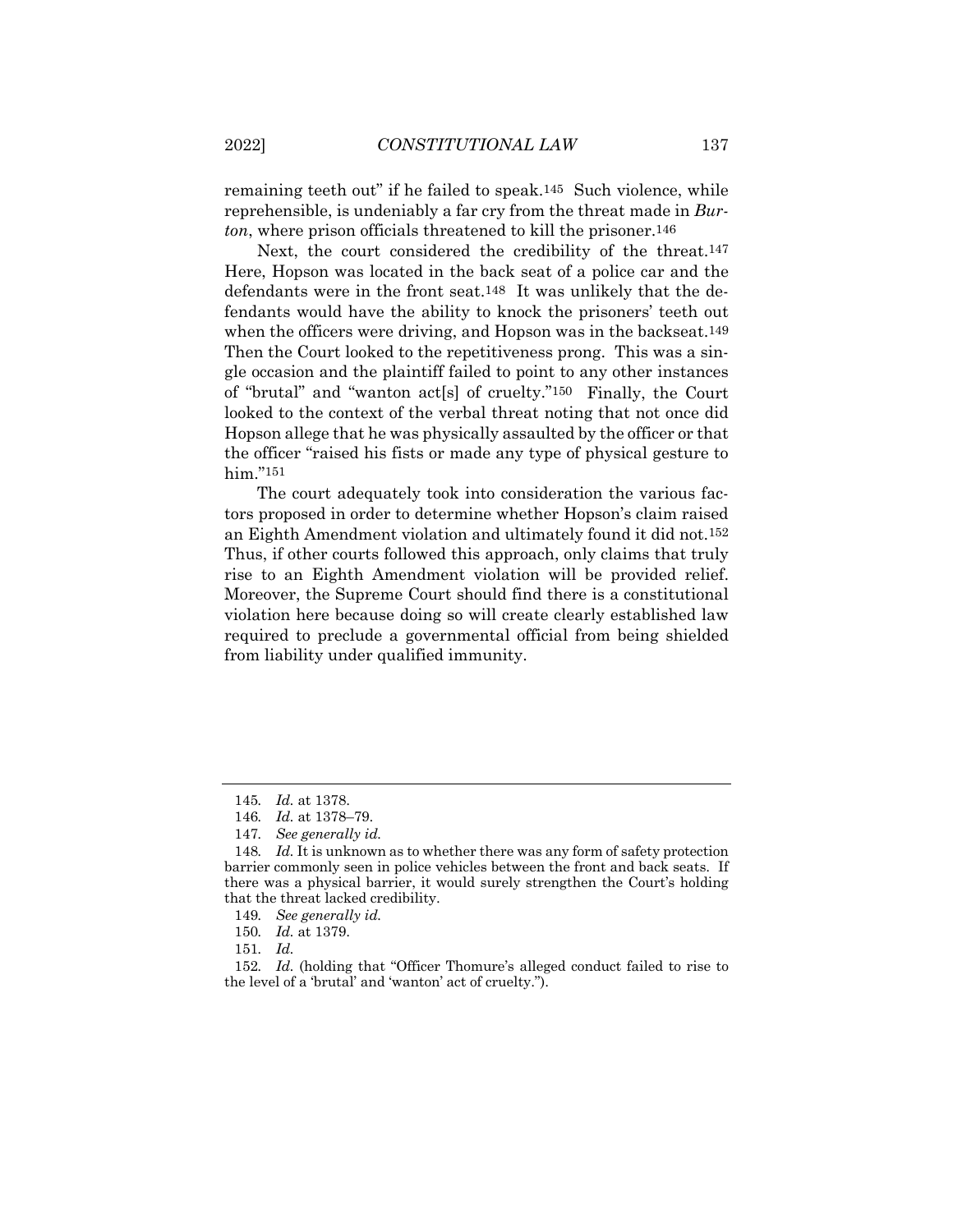#### 138 *ROGER WILLIAMS UNIVERSITY LAW REVIEW* [Vol. 27:1

C. *The Adoption of the Four-Factored Analysis Will Help Guide Courts and Would Allow the Supreme Court to Recognize Threats of Physical Violence as an Eighth Amendment Violation, Which is Essential for Inmates to Bring Suit and Overcome Qualified Immunity.*

Qualified immunity "shield[s] [government officials] from liability for civil damages insofar as their conduct does not violate clearly established statutory or constitutional rights of which a reasonable person would have known."153 Often, prison officials are not liable for their actions due to qualified immunity.154 When a right is clearly established and a governmental official violates that right, the official risks being held personally liable for the actions they take.155 Qualified immunity often precludes an individual from prevailing on a claim. In respect to verbal threats of physical harm, circuits have been split on the issue for more than two decades. Currently, because the majority of courts have yet to recognize a claim, many inmates go without remedy simply because they fail to have the opportunity to bring suit. Thus, it is essential that the Supreme Court finds threats of physical violence as a constitutional violation to permit inmates to bring suit.

The recognition of a legal claim is crucial, but is only the first step to overcoming qualified immunity. In this situation, having no clear and established law, prison officials can and are regularly getting away with threatening inmates without any repercussions. There is no doubt that the right to be free from cruel and unusual punishment is clearly established, but the extent of what constitutes "cruel and unusual" has long been debated. Such right to be free from verbal threats of physical violence from prison officials will not be clearly established until the Supreme Court takes up the question or until there is a consensus amongst all circuits. By holding that verbal threats of physical harm are a violation of one's Eighth Amendment right to be free from cruel and unusual punishment, qualified immunity will no longer shield prison officials of their true threats and these prison officials will face the

<sup>153.</sup> Harlow v. Fitzgerald, 457 U.S. 800, 818 (1982).

<sup>154</sup>*. See* Crow v. Montgomery, 403 F.3d 598, 601 (8th Cir. 2005); *see also* Baker v. McCollan, 443 U.S. 137, 139 (1979).

<sup>155</sup>*. Crow,* 403 F.3d at 602.